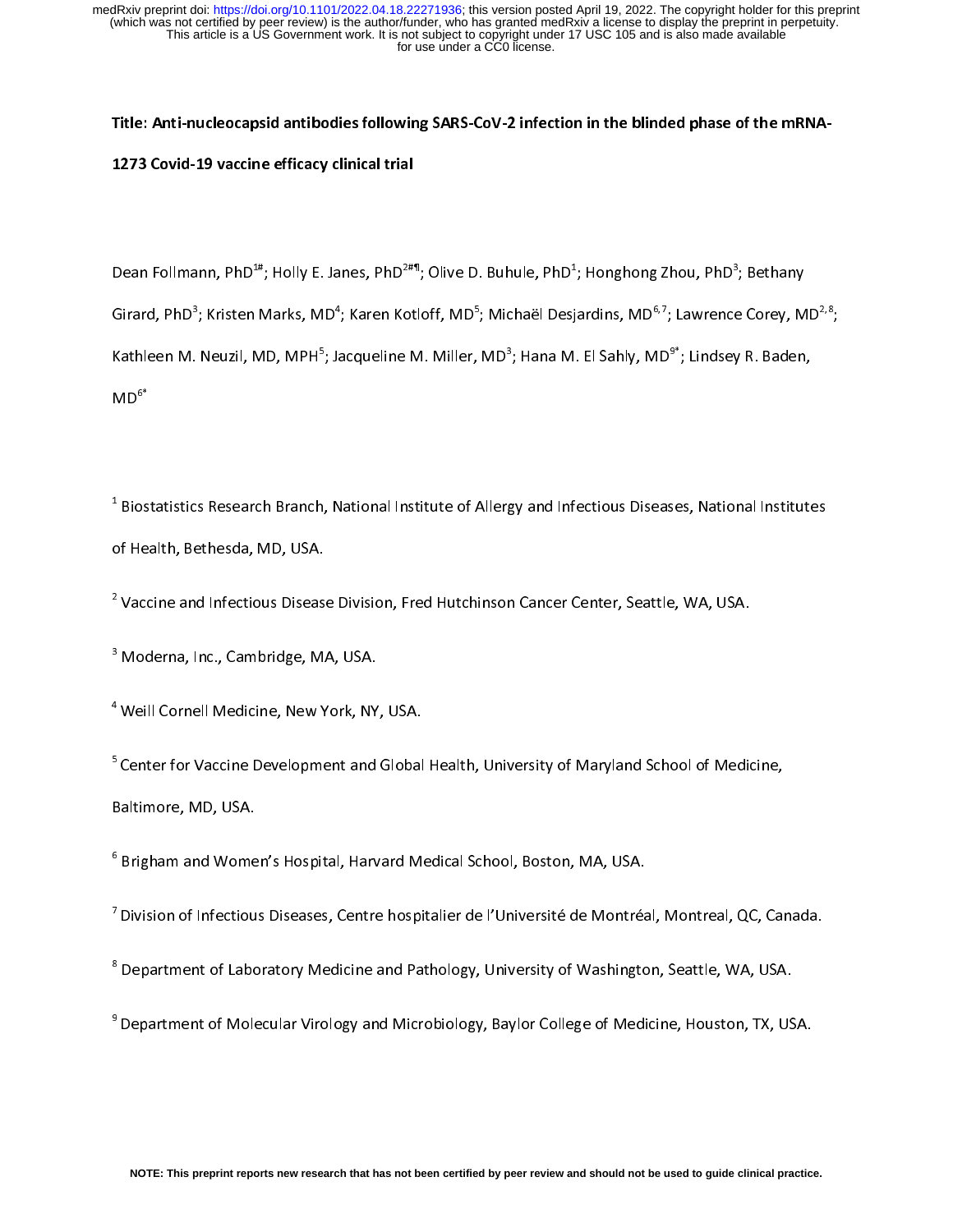# These authors contributed equally to this work. These authors contributed equally to this work.

- \* These authors contributed equally to this work.
- <sup>1</sup> Corresponding author: hjanes@fredhutch.org Corresponding author: hjanes@fredhutch.org

 $\overline{a}$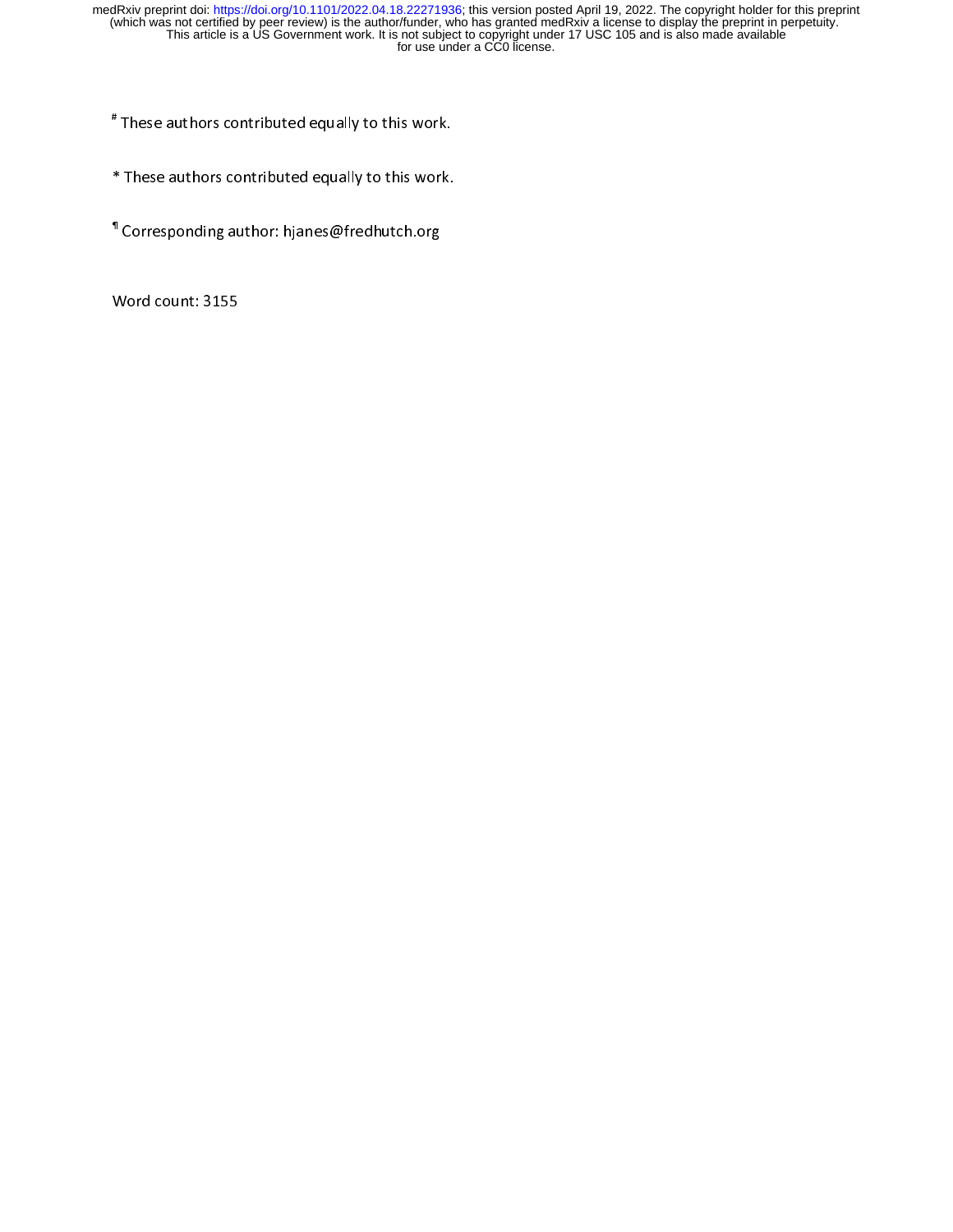# **Key Points**

Question: Does prior mRNA-1273 vaccination influence anti-nucleocapsid antibody seroconversion and/or seroreversion after SARS-CoV-2 infection?

Findings: Among participants in the mRNA-1273 vaccine efficacy trial with PCR-confirmed Covid-19, anti-<br>nucleocapsid antibody seroconversion at the time of study unblinding (median 53 days post diagnosis nucleocapsid antibody seroconversion at the time of study unblinding (median 53 days post diagnosis and 149 days post enrollment) occurred in 40% of the mRNA-1273 vaccine recipients vs. 93% of the placebo recipients, a significant difference. Higher SARS-CoV-2 viral copy number upon diagnosis was associated with a greater chance of anti-nucleocapsid antibody seropositivity (odds ratio 1.90 per 1-log increase; 95% confidence interval 1.59, 2.28). All infections analyzed occurred prior to the circulation of

Meaning: Conclusions about the prevalence and incidence of SARS-CoV-2 infection in vaccinated<br>persons based on anti-nucleocapsid antibody assays need to be weighed in the context of these results. persons based on anti-nucleocapsid antibody assays need to be weighed in the context of these results.

# **Abstract**

Importance: The performance of immunoassays for determining past SARS-CoV-2 infection, which were developed in unvaccinated individuals, has not been assessed in vaccinated individuals.

Objective: To evaluate anti-nucleocapsid antibody (anti-N Ab) seropositivity in mRNA-1273 vaccine<br>efficacy trial participants after SARS-CoV-2 infection during the trial's blinded phase. efficacy trial participants after SARS-CoV-2 infection during the trial's blinded phase.

Design: Nested analysis in a Phase 3 randomized, placebo-controlled vaccine efficacy trial.<br>Nasopharyngeal swabs for SARS-CoV-2 PCR testing were taken from all participants on Day 1 and Day 29  $N_{\rm F}$  ,  $N_{\rm G}$  sars-covered some set  $\sim$  SARS-Coverage were taken from all participants on Day 1 and Day 1  $\sim$ (vaccination days), and during symptom-prompted illness visits. Services visits. Services  $\mathcal{L}$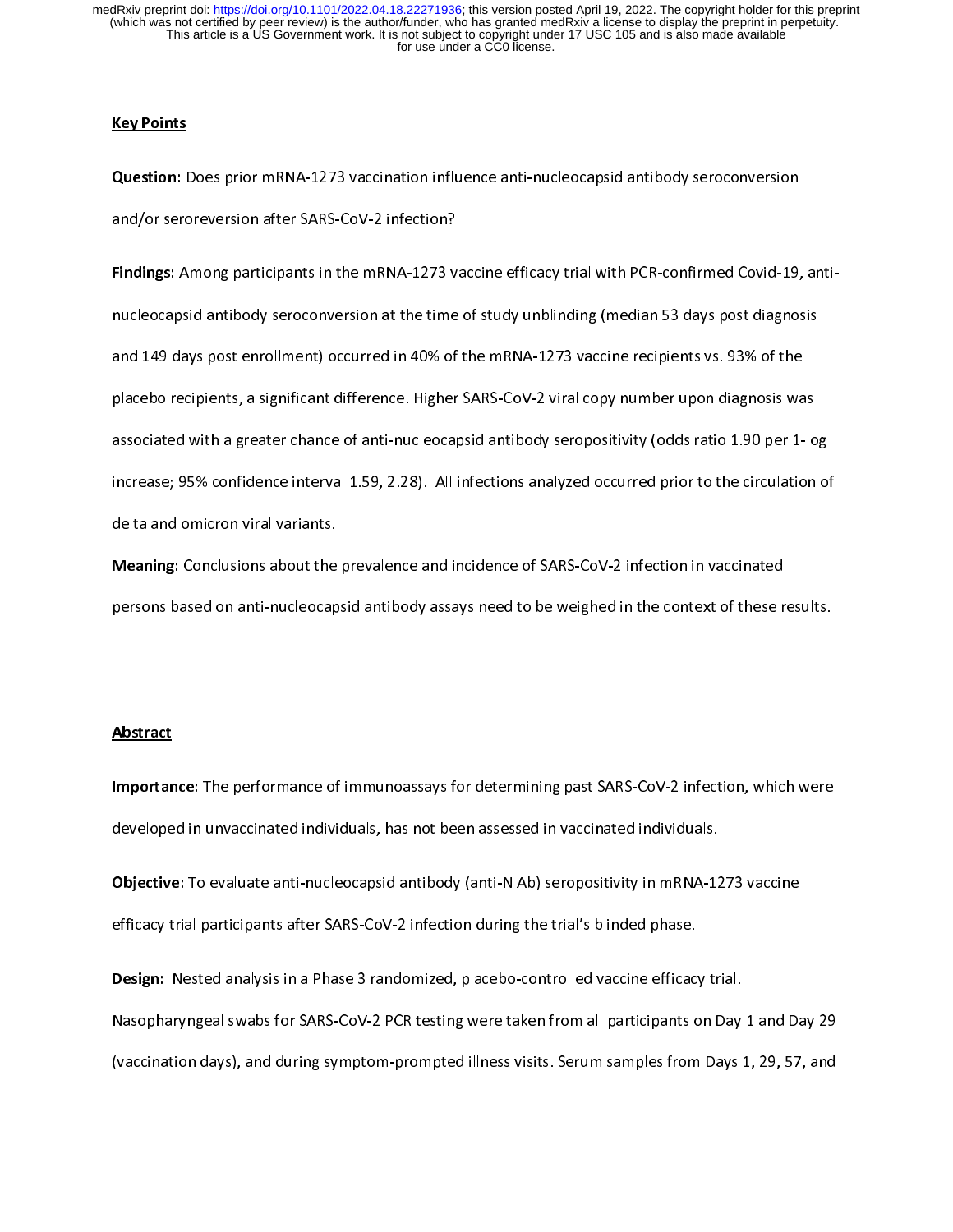$t_{\rm F}$  are participant Decision Visit (PDV, when participants were informed of treatment assignment, median day 149) were tested for anti-N Abs.

Setting: Multicenter, randomized, double-blind, placebo-controlled trial at 99 sites in the US.

Participants: Trial participants were ≥ 18 years old with no known history of SARS-CoV-2 infection and at appreciable risk of  $\sim$   $\frac{1}{2}$ . Nested sub-study consists of severe Covid-19. Nested sub-study consists of severe Covid-19. Nested sub-study consists of severe Covid-19. Nested sub-study consists of severe Covid-19. N of participants with SARS-CoV-2 infection during the blinded phase of the trial.

Intervention: Two mRNA-1273 (Moderna) or Placebo injections, 28 days apart.

**Main Outcome and Measure:** Detection of serum anti-N Abs by the Elecsys (Roche) immunoassay in<br>samples taken at the PDV from participants with SARS-CoV-2 infection during the blinded phase. The samples taken at the PDV from participants with SARS-CoV-2 infection during the blinded phase. The hypothesis tested was that mRNA-1273 recipients have different anti-N Ab seroconversion and/or seroreversion profiles after SARS-CoV-2 infection, compared to placebo recipients. The hypothesis was formed during data collection; all main analyses were pre-specified before being conducted. Results: We analyzed data from 1,789 participants (1,298 placebo recipients and 491 vaccine recipients)<br>with SARS-CoV-2 infection during the blinded phase (through March 2021). Among participants with with SARS-Covering the blinded phase (through March 2021). Among participants with  $\frac{1}{2}$ PCR-confirmed Covid-19 illness, seroconversion to anti-N Abs at a median follow up of 53 days post diagnosis occurred in 21/52 (40%) of the mRNA-1273 vaccine recipients vs. 605/648 (93%) of the placebo recipients (p < 0.001). Higher SARS-CoV-2 viral copies at diagnosis was associated with a higher likelihood of anti-N  $\alpha$  seriously (odds ratio 1.90 per 1-log increase; 95% confidence interval 1.59, 2.28).

Conclusions and Relevance: As a marker of recent infection, anti-N Abs may have lower sensitivity in  $\mathcal{P}$  and  $\mathcal{P}$  vacanties persons who become infected. Vacanties when  $\mathcal{P}$  is shown in  $\mathcal{P}$ interpreting seroprevalence and seropositivity data based solely on anti-N Ab testing Trial Registration: ClinicalTrials.gov NCT04470427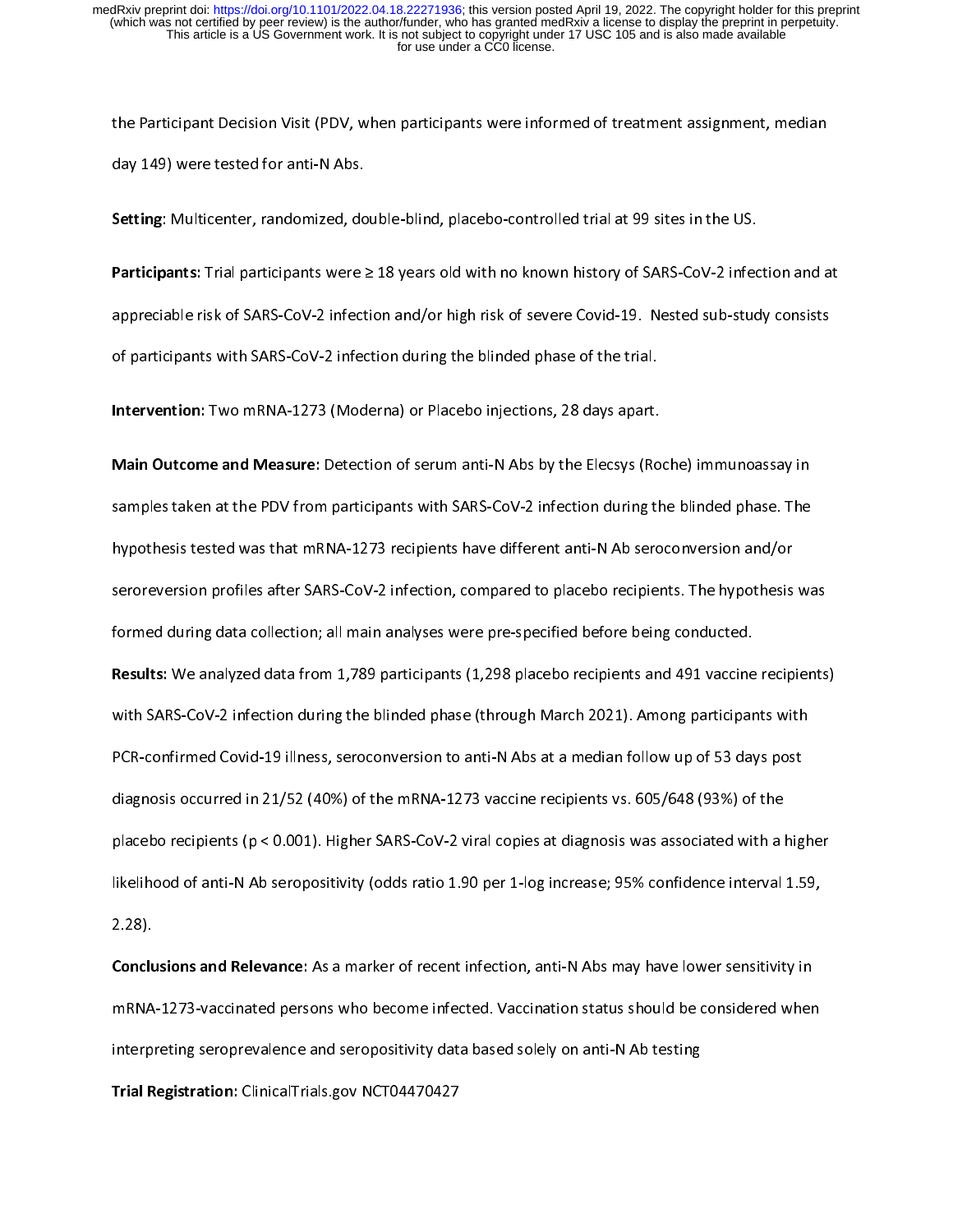## Introduction

 $A \sim \text{R}$  reliable diagnostic tool to identify recent and remote infection with SARS-CoV-2 is needed to enable population-based seroprevalence studies, to ascertain infection status in vaccine clinical trials, and to diagnose post-infectious complications of Covid-19 such as the multisystem inflammatory syndrome.  $A_n = \frac{1}{\sqrt{2}}$  and  $A_n = \frac{1}{\sqrt{2}}$  vaccines that target by  $C_n = \frac{1}{\sqrt{2}}$  vaccines that target by  $C_n = \frac{1}{\sqrt{2}}$  $t_{\rm F}$  spine protein such as all vaccines used in the US, and assays that measure and  $N_{\rm F}$ demonstrated high sensitivity and specificity in many studies when used at a minimum of 14 days post infection.<sup>1</sup> In addition, the anti-N Ab response in unvaccinated persons has been reported to be In addition, the anti-N Ab response in unvaccinated persons has been reported to be durable, with half-life estimates ranging from 68 to 283 days.2,3 The determination of previous SARS-CoV-2 infections in participants in the pivotal Phase 3 clinical trials<sup>4,5</sup> and in seroprevalence studies conducted early in the pandemic<sup>6</sup> relied on detection of anti-spike or anti-N Abs via chemiluminescence<br>immunoassays in unvaccinated persons. However, it is unknown how vaccine induced immunity may relied on detection of anti-spike or anti-N Abs via chemiluminescence immuno $\mathbf{r}$  is unvaccinated persons. However, it is understood induced immunity may impact seroconversion to non-Spike proteins, and whether such immunoassays have similar performance in determining previous SARS-CoV-2 infection in regions of the world with high vaccination<br>coverage. To answer this question, we evaluated vaccine and placebo recipients in the mRNA-1273 coverage. To answer this question, we evaluated vaccine and placebo recipients in the mRNA-1273 Phase 3 clinical trial<sup>4,5</sup> in whom SARS-CoV-2 infection was detected during the blinded placebo-<br>controlled phase of the trial. Serum samples from these participants were assayed for anti-N Abs controlled phase of the trial. Serum samples from these participants were assayed for anti-N Abs  $\frac{1}{\sqrt{2}}$  months post-enrollment.

# Methods

# Study Design and Population

Between July 27 and October 23, 2020, the COVE trial enrolled 30,420 US adults ≥ 18 years of age at appreciable risk of  $\mathcal{L}$  infection and or high risk of severe Covid-19. Participants were  $\mathcal{L}$ randomized 1:1 to two 100 μg doses of mRNA-1273 vaccine or placebo, given at Day 1 (baseline) and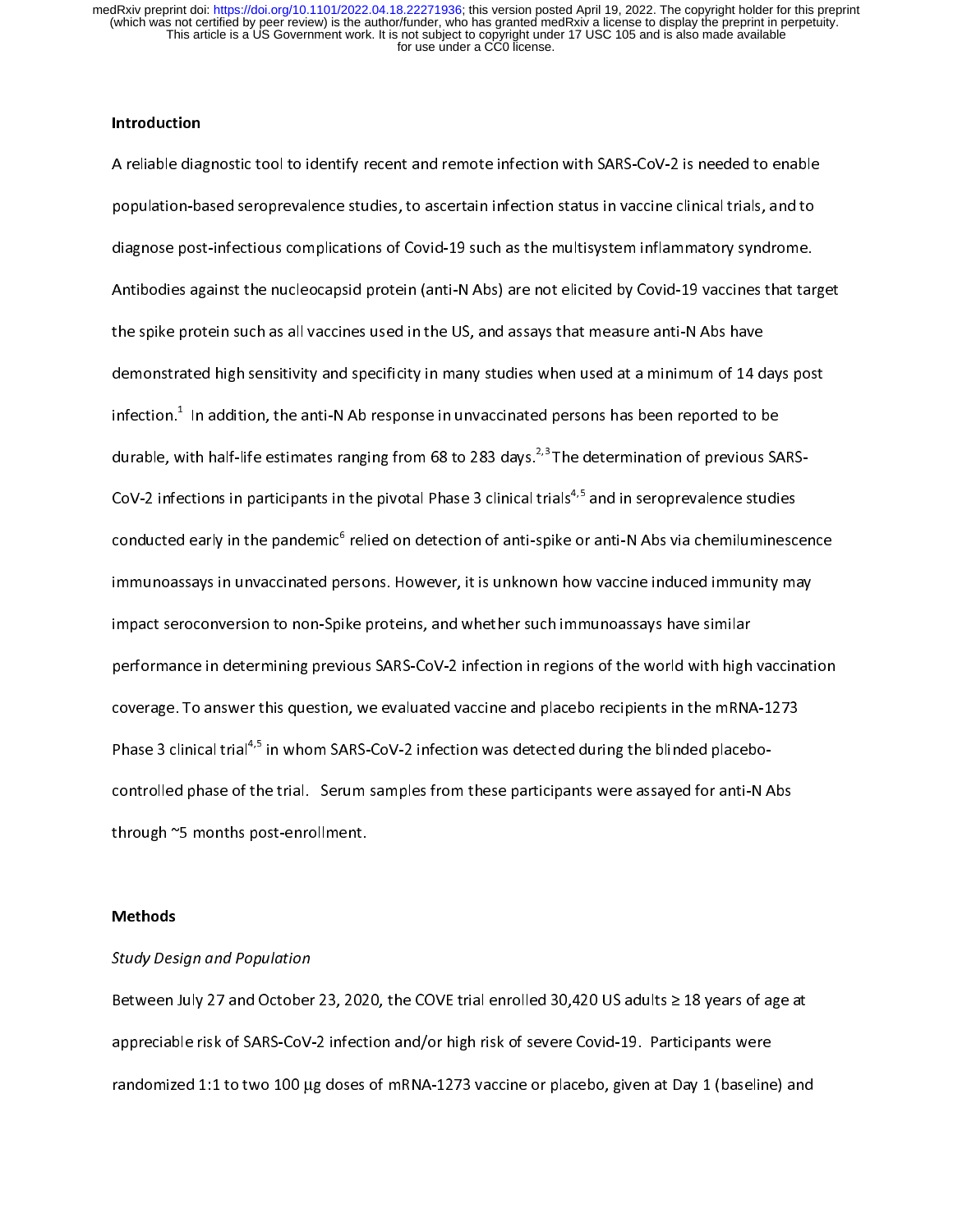Day 29. Participant characteristics, study procedures, and primary efficacy results are described elsewhere.<sup>4,5</sup> SARS-CoV-2 infections were detected both based on symptom-prompted testing and<br>planned diagnostic testing at specific study visits (see Figure 1). Blood was collected for anti-N Ab planned diagnostic testing at specific study visits (see Figure 1). Blood was collected for anti-N Ab servology at  $\Delta$   $\mu$  1, Day  $\Delta$  1, Day 37, and at the Participant Decision Visit (PDV), when participants were informed about their randomization assignment and offered mRNA-1273 vaccination if previously assigned to placebo. Nasopharyngeal (NP) swabs for SARS-CoV-2 RT-PCR testing were collected at Day 1, Day 29, and the PDV in all participants. Participant PDVs occurred a median of 149 days after enrollment (IQR: 133 to 164 days). In addition, participants meeting predefined clinical criteria for  $2\alpha$  PCR testing (nasal swabs or saliva samples could not be submitted if a clinic or home visit could not be submitted if a clinical notation of  $\alpha$ completed). This analysis is based on data through the completion of the study of the study of the study of th CoV-2 infection from enrollment through to inclusion in the analysis.

### Laboratory Assays

 $A = \frac{1}{\sqrt{N}}$  and  $B = \frac{1}{\sqrt{N}}$  immunostics  $\frac{1}{\sqrt{N}}$  immunostics  $\frac{1}{\sqrt{N}}$ International)<sup>7</sup> on samples from Day 1, 29, 57 and the PDV. The Elecsys assay has a binary interpretation,<br>"non-reactive" or "reactive" for the presence of anti-N Abs. Day 57 50% inhibitory dilution (ID50) on samples from Day 1, 29, 57 and the PDV. The Elecsys assay has a binary interpretation,  $\mathcal{L}$  and reactive  $\mathcal{L}$  for the presence of anti-N  $\mathcal{L}$  and  $\mathcal{L}$  and  $\mathcal{L}$  inhibitory distribution (ID50) in  $\mathcal{L}$ neutralizing antibody titers, measured by an assay using SARS-CoV-2 spike-pseudotyped virus, were previously reported.<sup>8</sup> NP swabs, nasal swabs, and saliva samples were tested for SARS-CoV-2 via RT-PCR<br>(Viracor, Eurofins Clinical Diagnostics). In Covid-19 cases, viral copy number was assessed at the illness NP swabs, nasal swabs, and saliva samples were tested for SARS-CoV-2 via RT-PCR  $\mathcal{C}$  is considered at the indicated at the indicated at the indicated at the indicated at the illness set of  $\mathcal{C}$ visits Day 1, 3, 5, 7, 9, 14, 21, and 28 by SARS-CoV-2 RT–qPCR and conversion of cycle-threshold (Ct) values to viral genome copy number. $9$  Illness visit day 1 was by swab and other illness days by saliva. Illness visit day 1 was by swab and other illness days by saliva.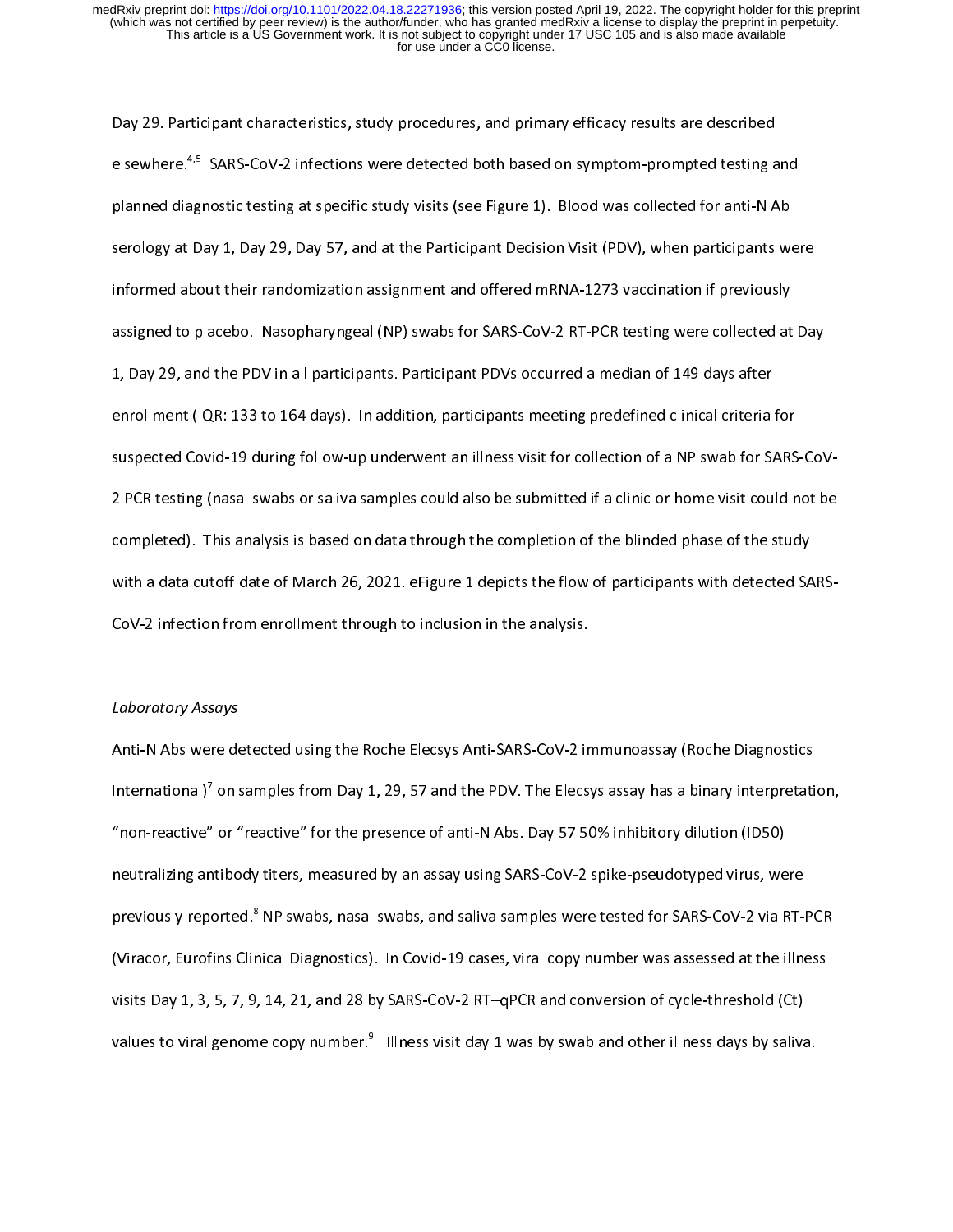# **Definitions**

This study compares the outcome of anti-N seropositivity at the PDV between mRNA-1273 vaccine vs. placebo recipients with SARS-CoV-2 infection detected prior to the PDV in the Full Analysis set of randomized participants who received at least one dose of vaccine or placebo. The analysis is stratified by method and timing of SARS-CoV-2 infection detection; four mutually-exclusive groups of infections are defined as follows. The first group of infections are primary endpoint  $\sigma$  cases detected at any illness visit at a minimum of 14 days post dose 2 and up to the PDV. Covid-19 cases are defined as baseline SARS-CoV-2 negative participants in the per protocol population, who had at least two of the following symptoms: feed (temperature  $\cong s$ ), child, myalgia, headache, sore throat, or new orientality or taste disorder, or as occurring in those who had at least one respiratory sign or symptom (including coupled by shortness of breath, or clinical or radiographic evidence of pneumonial  $\mathcal{L}$ swab, nasal swab, or saliva sample (or respiratory sample, if the participant was hospitalized) that was positive for SARS-CoV-2 by RT-PCR.<sup>4,5</sup> The second group of infections are those anti-N seropositive by Elecsys assay or NP positive by RT-PCR at baseline (Day 1). The third group of infections are those anti-N<br>seropositive at Day 29 without prior evidence of infection by serology or RT-PCR. The fourth group of seropositive at Day 29 without prior evidence of infection by serology or RT-PCR. The fourth group of infections consists of those NP positive by RT-PCR at Day 29, seronegative at Day 29 without prior evidence of infection by serology or RT-PCR.

# Statistical Analyses

Analyses to assess PDV anti-N seropositivity by infection group and randomization arm were prespecified. The outcome of PDV anti-N series was compared between infection groups and  $\sigma$ randomization arms using Fisher's exact tests. The association of PDV anti-N seropositivity with time since Covid-19 diagnosis and other factors was assessed using logistic regression. A Wilcoxon rank sum test was used to compare anti-spike antibody responses between those anti-N seropositive and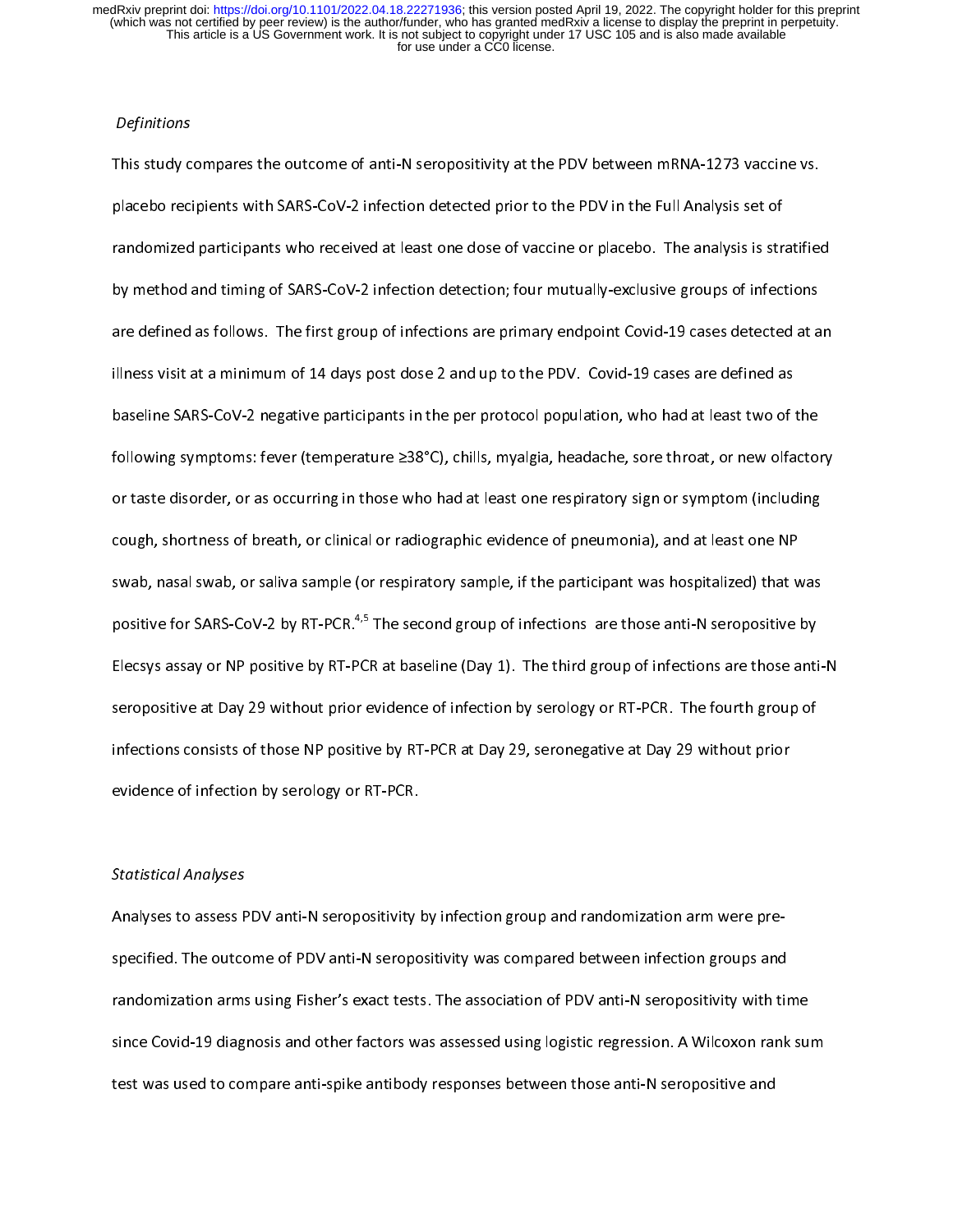seronegative at the PDV. A Wald test of interaction was used to assess whether the effect of illness visit viral copy number on PDV anti-N seropositivity differed between randomization arms. Receiver operating characteristic curves were compared using a nonparametric approach.<sup>48</sup> All tests are two-<br>sided with type I error rate equal to 0.05 and no adjustment for multiplicity.

### Results

SARS-CoV-2 infection prior to PDV was detected in four mutually exclusive groups. Eight hundred twelve baseline SARS-CoV-2 negative participants (754 placebo recipients, 58 vaccine recipients) (eTable 1) experienced illness 14 or more days after full receipt of study vaccine or placebo and were diagnosed  $C^2$  infection was first detected through planned specimen collections at baseline or  $D29.$  Infections at baseline or D29. In fections at baseline or D29. In fections at baseline or D29. In fections at  $D29.$ was first detected at baseline by anti-N september  $\mathcal{P}$  and  $\mathcal{P}$  are  $\mathcal{P}$  participations in  $\mathcal{P}$  $\mathcal{S}^{\mathcal{S}}$  placebo recipients, 347 vaccine infections were first detected infections were first detected infections were first detected in  $\mathcal{S}^{\mathcal{S}}$ by anti-N seropositivity at Day 29 in 107 participants (64 placebo recipients, 43 vaccine recipients), and by PCR positivity at Day 29 in 49 participants (36 placebo recipients, 13 vaccine recipients) (eTable 3). For each of these four groups of participants, eTables 1-3 also present their baseline characteristics by  $\ell$ 

Table 1 shows anti-N seropositivity at the PDV for participants with Covid-19 detected at an illness visit. There was a substantial between-arm difference in anti-N seropositivity at the PDV: 40.4%  $(2-7-7)$  in vaccine recipient Covid-19 cases vs. 93.3% (605/648) in placebo recipient Covid-19 cases (p  $(2-7-7)$ 0.001). The median time in days from illness to PDV was 53 days with a range of 5 to 150 days. Anti-N  $s$ seropositivity at the PDV was similar when stratified by median days from index (p-0.05). Of the 52 vaccine recipients, 36 had Day 57 ID50 anti-spike neutralizing antibody titer measured as part of the case-cohort immunogenicity and immune correlates assessment<sup>8</sup> and also serostatus measured at the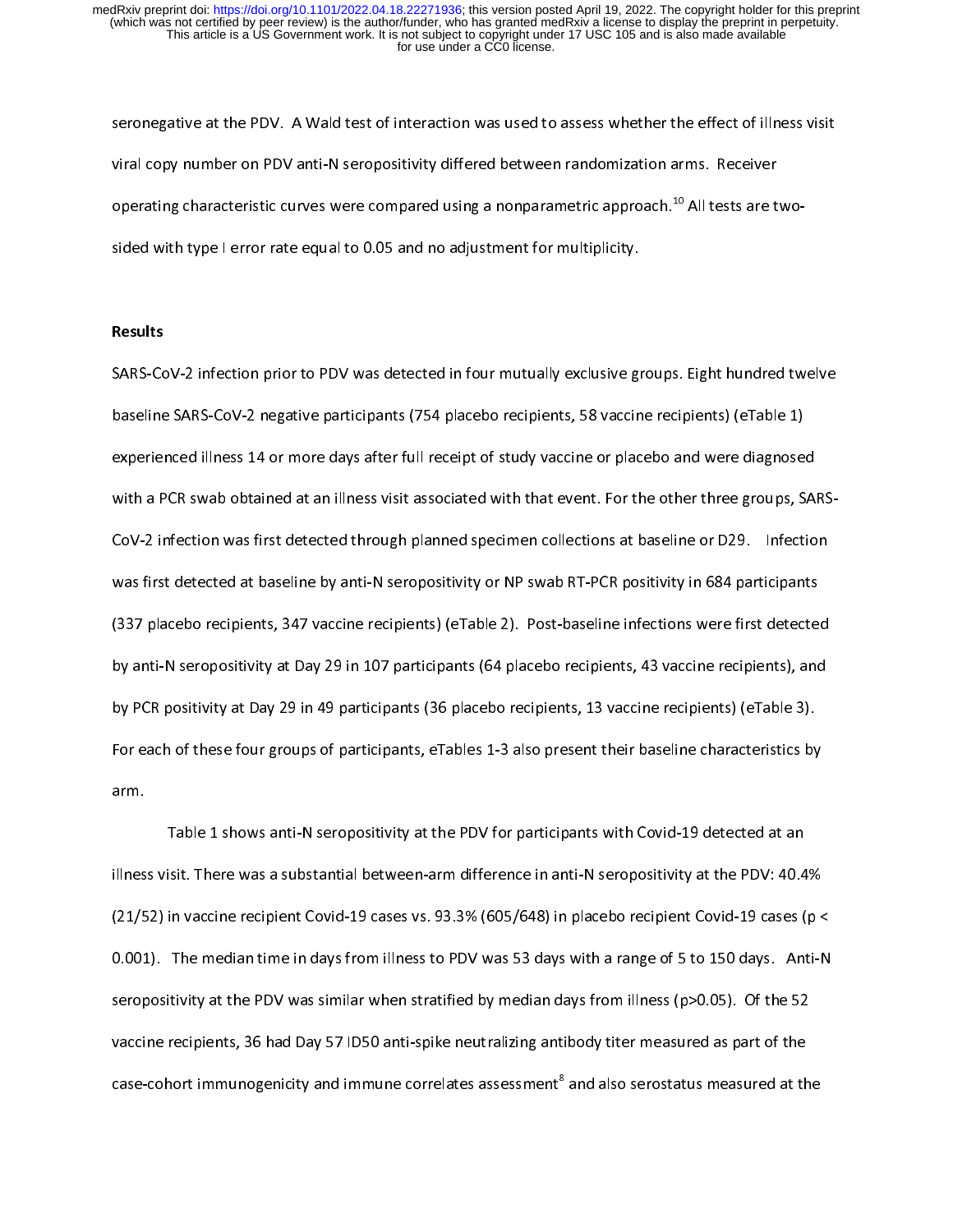$P$  is the median Day  $P$  individuals, the median Day 57 anti-spike ID50 title in the median Day  $P$ different between the 20 who were anti-N seronegative vs. the 16 who were anti-N seropositive at PDV  $(200 \times 150)$ . 158  $(200 \times 150)$ . p $(200 \times 150)$ .

We assessed whether higher SARS-CoV-2 viral copies at the illness viral constraints with anti-N seropositivity at the PDV. The median viral copy number at the Day 1 illness visit was significantly significantly was significantly significantly was significantly was significantly was significantly was significa higher in placebo recipients who were anti-N seropositive on the PDV (6.8 log10 copies/ml) than in placebo recipients who were anti-N seronegative on the PDV (2.2 log10 copies/ml) (p<.01). A similar result was seen in vaccine recipients, with analogous viral copy numbers of 6.1 log10 copies/ml and 2.4  $\mathcal{L}_{010}$  copies/ml, respectively (particle) (Figure 2A). Using logistic regression with terms for animality with  $\mathbf{r}$  is increase in illness visit viral copy number of  $\mathbf{r}$  and  $\mathbf{r}$  and  $\mathbf{r}$  and  $\mathbf{r}$  $\mathbf{r}$  at the PDV (odds ratio 1.90 per 1.90 per 1.90 per 1.59, 2.39). And 1.59, 2.39, 2.39, 2.28, 2.39, 2.28, 2.28, 2.28, 2.28, 2.28, 2.28, 2.28, 2.28, 2.28, 2.28, 2.28, 2.28, 2.28, 2.28, 2.28, 2.28, 2.28, 2.28, 2.28, 2 yet, viral copies at the illness visit did not fully explain the large difference in PDV seropositivity between arms: for any given viral copy number, the odds of anti-N seropositivity were 13.67 times higher for the placebo arm (95% Cinematic arm (95%). For example, a vaccine recipient with 2.0 log10. For example, a vaccine recipient with 2.0 log10. For example, a vaccine recipient with 2.0 log10. For example, a vaccine recipient with viral copies/ml on illness visit has an estimated probability of PDV anti-N seropositivity of 0.15, while for a placebo recipient with the same illness visit viral copy number, the estimated probability is  $0.71$ (Figure 2B). We also compared the overall prediction of PDV seropositivity using viral copies at the Day 1 illness visit versus the average over all illness visits; the latter measure is influenced by both magnitude and duration of viral replication. Viral copies at Day 1 illness performed better, with an area under the stat receiver operating characteristic curve of 0.84 versus  $($ p $-$ 0.05).

Table 2 presents the anti-N seropositivity rates at different study time  $\mathcal{L}$ detected at baseline, prior to receipt of study product. We found similar anti-N seropositivity rates between the two arms: anti-N seropositivity rates at Day 29 are 95.1% (270/284) and 96.1% (270/281) for the placebo and many  $\mathcal{L}$  are maintained through the PDV at a median of  $\mathcal{L}$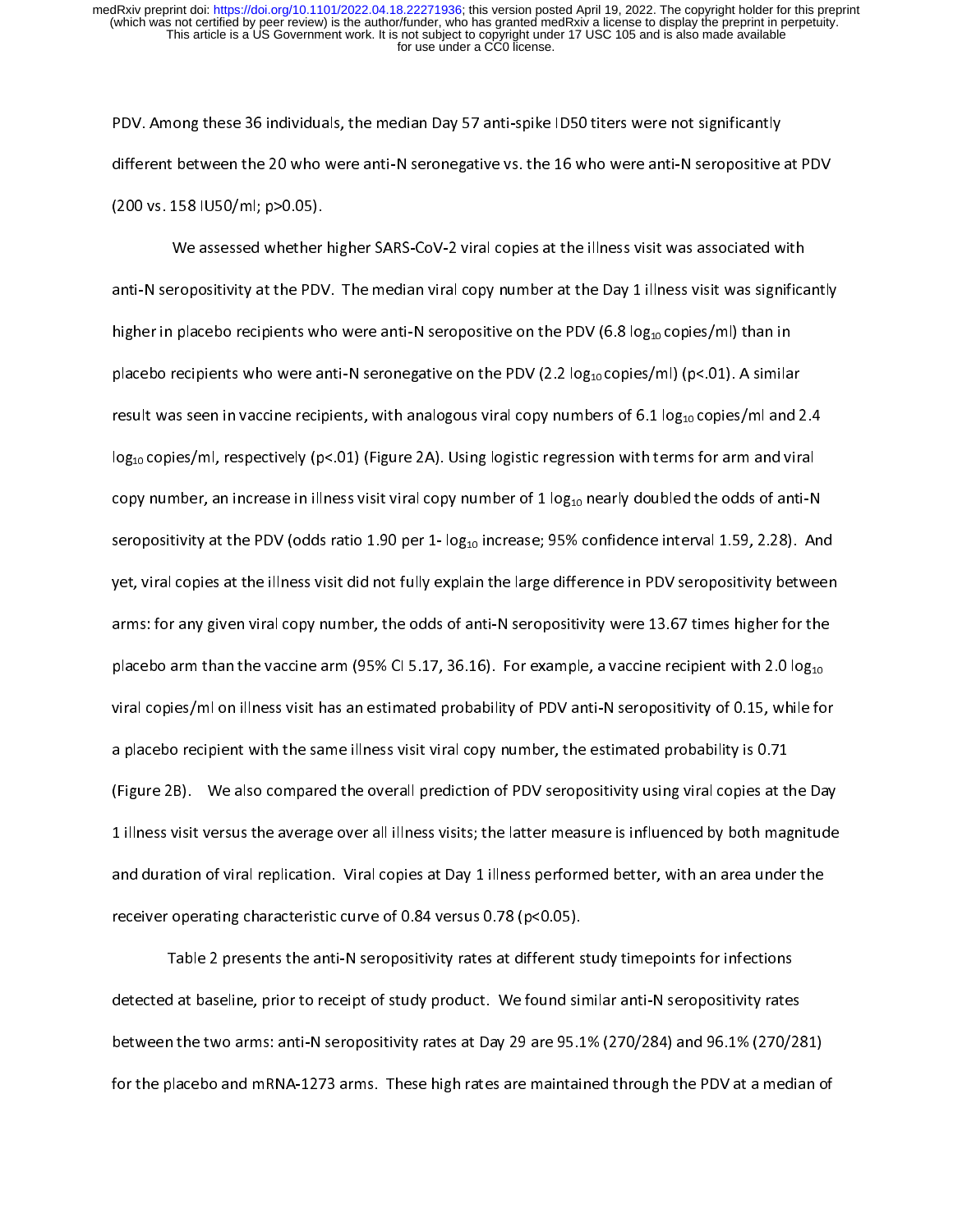149 days later). For baseline SARS-CoV-2 PCR positive, anti-N seronegative participants, the Day 29 anti-N seropositivity rates are 74.1% (20/27) and 73.3% (22/30) for the placebo and mRNA-1273 arms  $\mathcal{L}$ respectively, and are similar at the PDV with rates of 82.6% (19/23) and 71.0% (22/31), respectively. Within each arm, the Day 29 and PDV anti-N seropositivity rates are significantly lower for the baseline PCR positive participants compared to baseline anti-N seropositive participants (p<0.05 for each arm).

CoV-2 negative participants, which are post dose 1 and thus subject to partial vaccine effects. For anti-N seropositive participants on Day 29, the anti-N seropositivity rates at Day 57 are 86.9% (53/61) and  $84.6$  (33/39) for the placebo and mRNA-1273 arms. The rates are similar at the PDV, a median of 118 days later:84.3% (43/51) and 86.1% (31/36). These rates are not significantly different at Day 57 versus  $\mathcal{P}$  are newly RT-PCR positive and all tests in the newly RT-PCR positive and anti-N seronegative and anti-N seronegative and anti-N seronegative and anti-N seronegative and anti-N seronegative and anti-N seronegative at Day 29, the analogous seropositive rates are 60.0% (19/30) and 38.5% (19/30) at Day 57 and 70.4% (1977) and 50.0% (6/12) at the PDV. The PDV. The PDV. The PDV. The PDV. The PDV. The PDV. The PDV. The PDV. The PDV. The PDV. The PDV. The PDV. The PDV. The PDV. The PDV. The PDV. The PDV. The PDV. The PDV. The PDV. The P PDV or by arm (p>0.05). Consistent with the effects seen among baseline infections, the Day 57 and PDV anti-N seropositivity rates are significantly lower for Day 29 RT-PCR positive, anti-N seronegative participants compared to Day 29 anti-N seropositive participants (p<0.05).

# Discussion:

 $T_{\rm eff}$  and show that, among the participants with PCR-confirmed Covid-19 disease, and  $N_{\rm eff}$ seropositivity at a median of 53 days post diagnosis occurred in 40% of the mRNA-1273 vaccine recipients vs. 93% of the placebo recipients. While an increase in seroreversion cannot be ruled out, given the short time frame the more likely explanation is a vaccine-induced reduction in seroconversion.  $A = \frac{1}{\sqrt{N}}$  series visit SARS-Covering visit SARS-Covering increase increase increase increase increase increase increase increase increase increase increase increase increase increase increase increase increase increa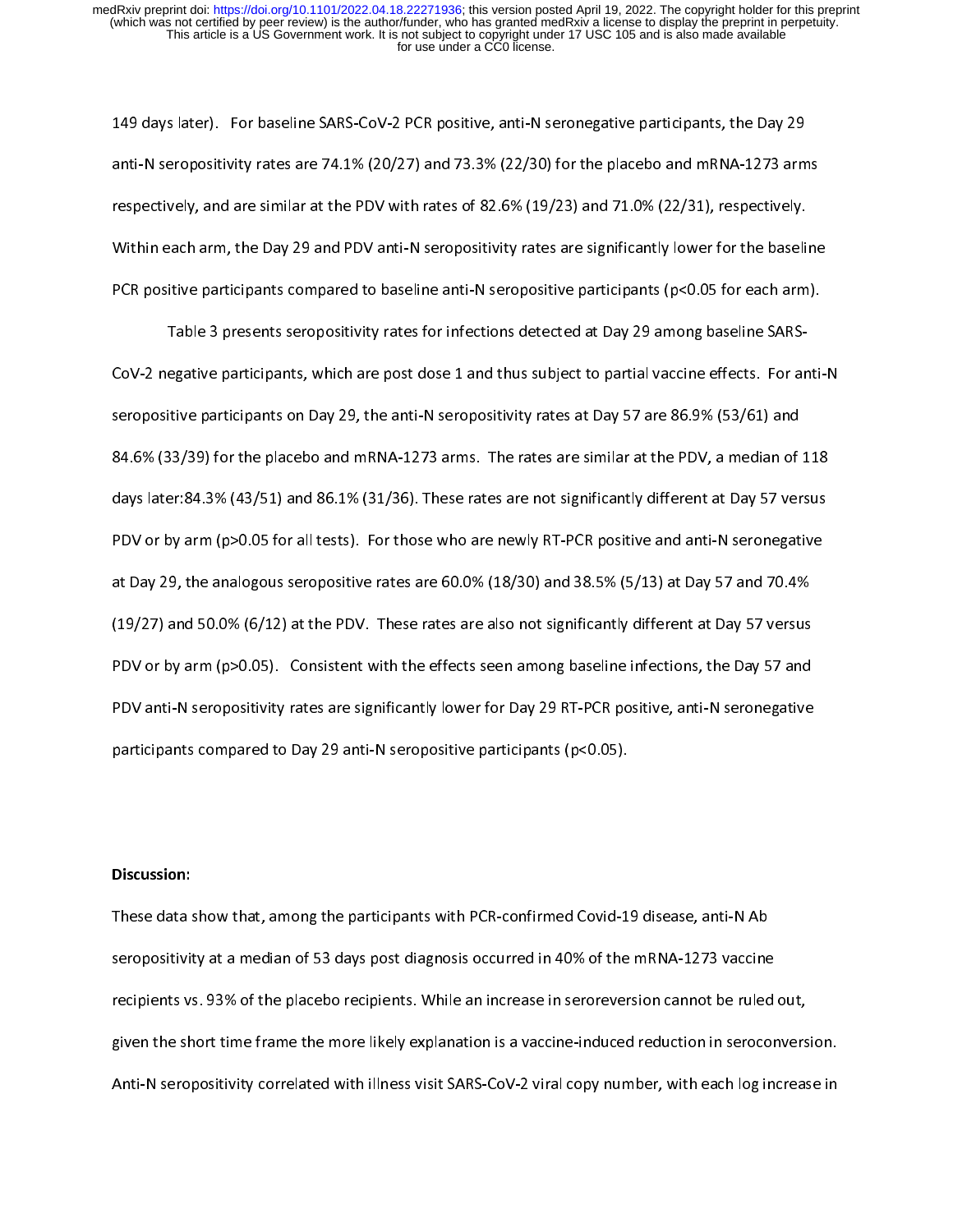viral copy number nearly doubling the odds of anti-N seropositivity at the PDV. As the viral copy number on the day of the illness visit in mRNA-1273 vaccinated Covid-19 cases has been shown to be 100-fold lower than that in placebo recipient Covid-19 cases,"<br>| the lower anti-N seropositivity in the mRNA-1273 recipients could be partly explained by their reduced exposure to N-antigen. However, strong vaccine effects remaining remaining  $\mathbf{r}$  , at 2.0 log10 copies/ml the probability of seroconversion was  $\mathbf{r}$ vaccinated Covid-19-cases compared to 0.71 for placebo recipient Covid-19 cases. This may be due to a difference in the live virus replication between vaccine and placebo recipients, which cannot be differentiated by the RT-PCR test. Another potential explanation is that the vaccine has much larger effects on reducing replication outside the nose, as was shown in a study evaluating the mRNA-1273 vaccine against SARS-CoV-2 challenge in a non-human primate model.<sup>44</sup> There may be other features of vacation o<br>L the initial course of influence anti-N  $\alpha$  and that are affected by a seroconversion and that are affected by vaccination. Interestingly, the average viral copy number across post-Covid-19 illness visits was found to be a worse predictor of PDV seroconversion.<br>SARS-CoV-2 infection results in a wide spectrum of clinical outcomes from subclinical to fatal.

 $S_{\rm 2.2}$  infection results in a wide spectrum of clinical outcomes from subclinical to fatal. The fataletic factal to fatal. Symptomatic Covid-19 of any severity and severe Covid-19 disease are of clear medical relevance. While subclinical SARS-CoV-2 infection is of less direct medical importance, it is well recognized that  $\mathcal{L}$ asymptomatic acquisition and carriage are important factors in household, institutional, and community wide transmission.<sup>42-15</sup> Anti-N Ab seroconversion has been to date the major focus for defining<br> subclinical and past Covid-19 detection, both on the individual and population levels.<sup>16-18</sup><br>Our study has shown that anti-N seropositivity as evidence of previous SARS-CoV-2 infection is complex Our study has shown that anti-N seropositivity as evidence of previous SARS-CoV-2 infection is complex communications are not accompanied by seroconversion; estimates range from 5% to 36%.<sup>19-23</sup> While low rates of anti-N seroconversion in fully vaccinated (BNT162b2) hospital healthcare workers were observed in a large seroprevalence study in Ireland, $^{24}$  our study provides the first evidence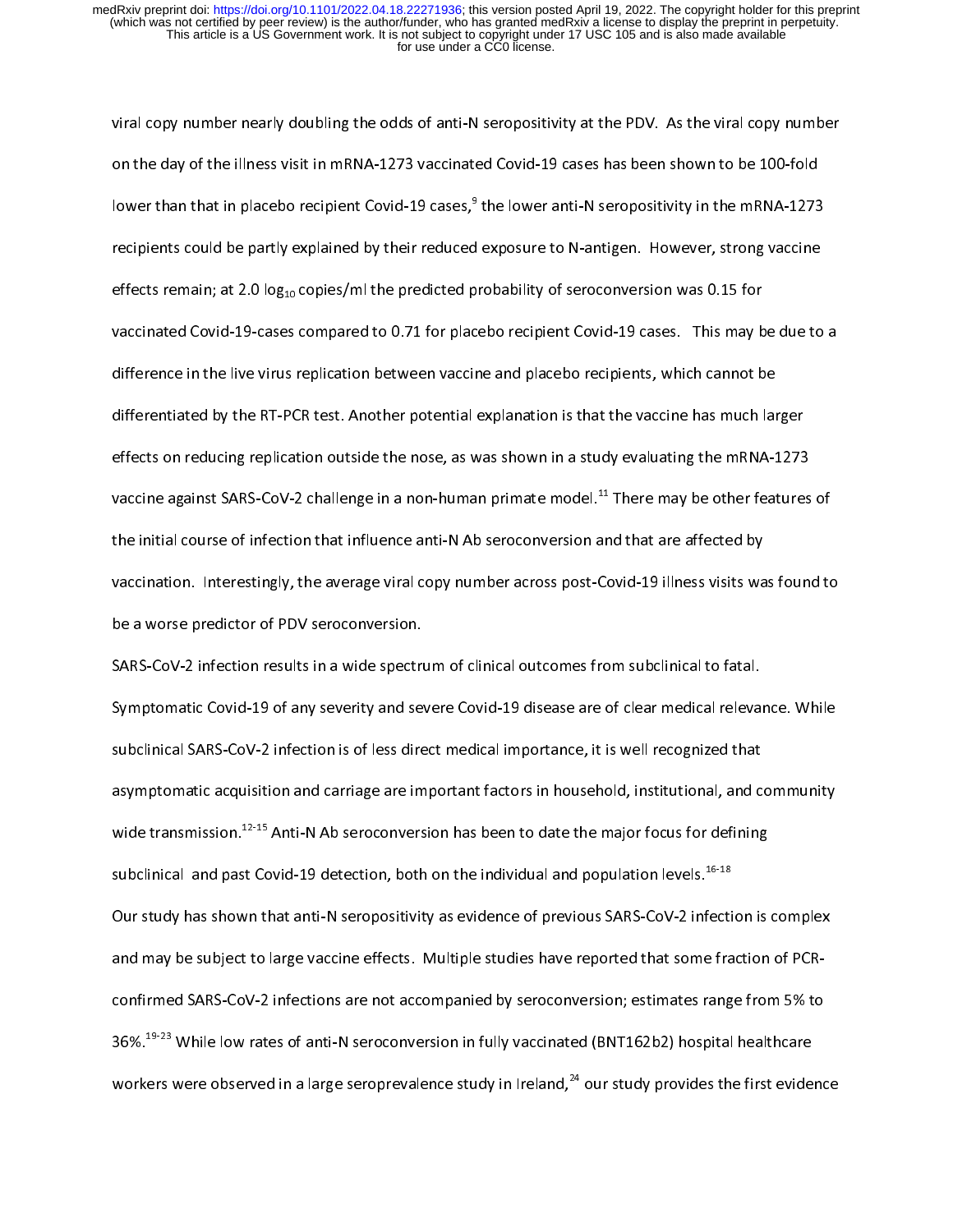from a randomized, placebo-controlled trial with systematic surveillance for infection . This effect has effect has effect has effect has effect on  $\mathcal{L}_1$ consequences for interpretation of endpoints in vaccine trials, observational studies, serosurveys, and for monitoring and responding to the ongoing pandemic.

Even with frequent serosampling, serosurveys that rely on antibodies to the N protein may underestimate with  $\alpha$  meta-analysis showed transmission dynamics. A meta-analysis showed that of the studies that reported the assay used for diagnosing previous infection, 59% used N-targeting tests.<sup>25</sup> In our study, the serious rate was about 40% at a median of  $\mathcal{L}$  median of  $\mathcal{L}$  for fully vacanted  $\mathcal{L}$ individuals who developed Covid-19 disease. Following 1 dose, the seroconversion rates for those PCR  $p$  sitive at Day 29 were 38.5% at Day 57 and 50.0% at the PDV (median 112 days post-diagnosis); the  $p$ seroconversion rates following 2 doses for those PCR positive could not be evaluated in our study but are likely lower. While anti-N Ab seroconversion is high for the unvaccinated, the people of people people peo immunologically naïve to SARS-CoV-2 is diminishing as the global population acquires immunity through infection and/or vaccination.<sup>26-28</sup> Hence, conclusions about the prevalence and incidence of SARS-CoV-2<br>infection based on serologic assays need to be weighed in the context of our results. infection based on serologic assays need to be weighed in the context of our results.

We found that participants with infection detected prior to vaccination, and those with  $\ddot{o}$  server via serology prior to full vaccination, remaining for the period of the period of the period of the period of the period of the period of the period of the period of the period of the period of the period o  $\alpha$  , the PDV). Reductions in series were most evident in the most evident in the most evident in the metric  $\alpha$ primary endpoint Covid-19 case criteria, i.e. became ill 14 or more days after full vaccination. When the covi<br>In 14 or more days after full vaccination. When the covid-14 or more days after full vaccination. When the cov PCR positive, asymptomatic breakthrough infections seroconvert at reduced rates will require study in cohorts with systematic asymptomatic testing.

Covid-19 vaccine efficacy trials<sup>5,29-31</sup> use anti-N Ab seroconversion as a secondary or exploratory<br>endpoint to assess vaccine efficacy against asymptomatic SARS-CoV-2 infection, or as part of a endpoint to assess vaccine efficacy against asymptomatic SARS-CoV-2 infection, or as part of a secondary endpoint to assess vaccine effective effective effective effective effective effective effective eff that infections in the placebo arm arm arm arm are about twice as likely twice as likely to manifest through an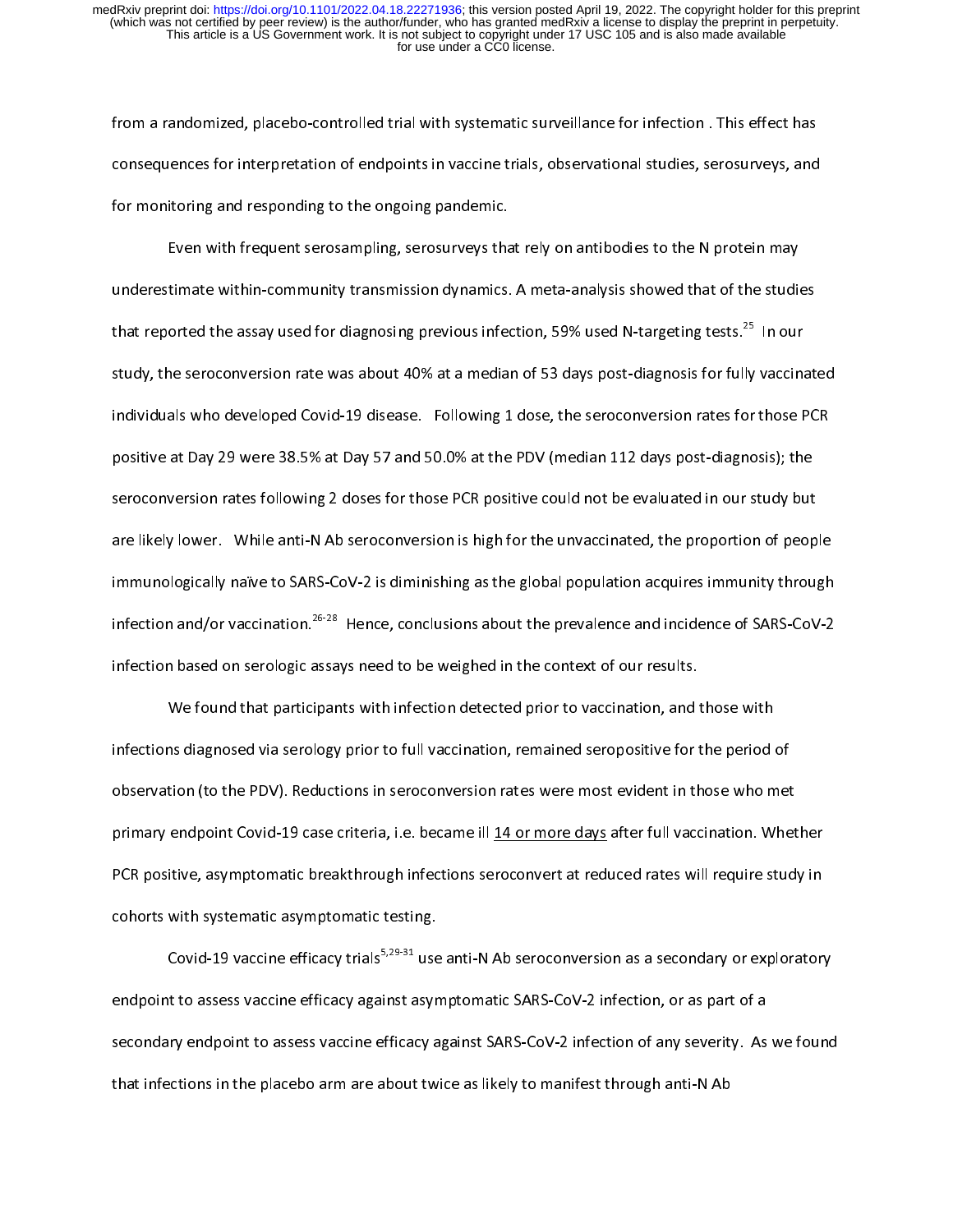seroconversion as those in the vaccine arm, our results suggest that caution is needed when interpreting vaccine estimates against such endpoints. One solution may be to define the endpoint of interest as an infection that is accompanied by seroconversion. This series would exclude  $\sim$  0.00% of  $\sim$ infection cases and an unknown percentage of PCR positive cases in fully vaccinated individuals. The impact would likely be to reduce the overall sensitivity of the SARS-CoV-2 infection case definition. It is in also unknown whether non-seroconverting infections post vaccination are less likely to transmit to others. An additional approach that may reflect transmission potential would be to contrast the mean  $\mathcal{L}$ viral loads over all individuals at a single point in time (or over the course of the acute illness), a metric known as vaccine efficacy on prevalent viral load.<sup>32,33</sup> While the lack of anti-N seroconversion may<br>indicate that the breakthrough infection was immunologically 'silent', other immunological markers may indicate that the breakthrough infection was immunologically 'silent', other immunological markers may be useful to determine these infections. These include SARS-CoV-2-specific cellular responses against the N and M proteins.<sup>34</sup> These tests are at present expensive and often require special sampling and processing techniques that make it difficult to implement them for large scale seroprevalence studies,<br>but would be important to explore in a research setting. but would be important to explore in a research setting.

 $T$  for a few limitations. First, our participants received exclusively matrix received  $\mathcal{L}_1$ seropositivity post infection to the same magnitude as mRNA-1273. In a study of 31 individuals, the majority of whom received BNT162b2, and then became infected with SARS-CoV-2, and SARS-CoV-2, and SARS-CoV-2, a detected in 68% at 5 weeks post infection using ELISA.35 Second, we only used the Elecsys assay, which has some of the highest sensitivity and specificity data, and it is unknown if other immunoassays will have different sensitivity at detecting recent or past infections in vaccinated persons. This is not past infections in vaccinated persons. This is not past in vaccinated persons. This is not pass in vaccinate or pass in v  $s$ size is small with  $52$  fully-vaccinated persons with breakthrough Covid-19 assessed for seroconversion assess median of 53 days post-diagnosis; thus transient anti-N seropositivity events could go undetected. However, the close follow up and uniformity in obtaining the swabs and serum samples increase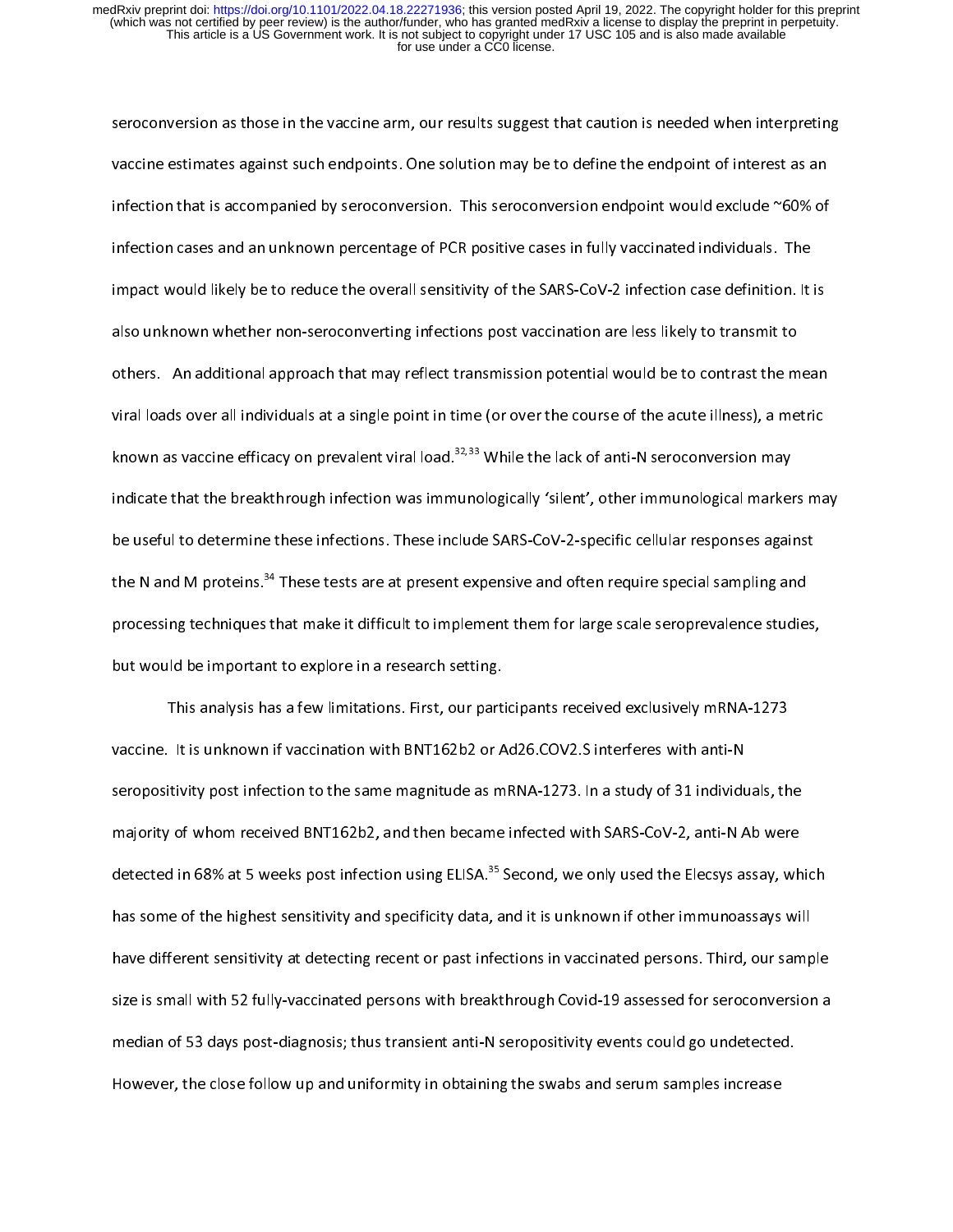confidence in and interpretability of our findings. Fourth, SARS-CoV-2 infections post vacanciers that are caused by the delta and omicron variants have been associated with higher viral copy number upon  $\alpha$ diagnosis and more rapid clearance.<sup>36,37</sup> Whether breakthrough infections due to these variants is diagnosis is<br>Little reakthrough in the search with the search in the search is the search in the search in the search is t associated with different rates of seroconversion cannot be associated using these data. Finally, this analysis was not addressing a pre-specified objective of the COVE study. While the statistical analysis plan was pre-specified, the COVE study was not designed to assess the sensitivity/specificity of the Elecsys assay in vaccinees versus placebo recipients.

 $\mathcal{I}$  in summary, these data support that there are potential assay limitations in detecting anti-N  $A$  absolute individuals. Determining  $A$  and  $A$  in  $A$  in  $A$  infections at a populations at a populations at a population level via serosurveillance in the era of Covid-19 vaccination coverage requires further research on detection of recent or remote SARS-CoV-2 infection in vaccinated individuals, and vaccination status should be taken into account when interpreting seroprevalence and seropositivity data.

# Data Availability

 $\mathcal{A}$  the trial is ongoing, and supporting clinical documents with  $\mathcal{A}$ external researchers may be available upon request and is subject to review once the trial is complete.

# Funding

 $T_{\rm max}$  was supported by the National Institutes of  $N_{\rm max}$  institute of Allergy and Infectious  $\mathcal{L}$  because the H.E. and UM1AI068635 (to L.C.), um  $\mathcal{H}_{\text{max}}$  and UM1AI0694412 (to Links), the main value  $\mathcal{H}_{\text{max}}$  is sponsored by Moderna, Inc. The main content is solely the responsibility of the authors and does not necessarily represent the official views of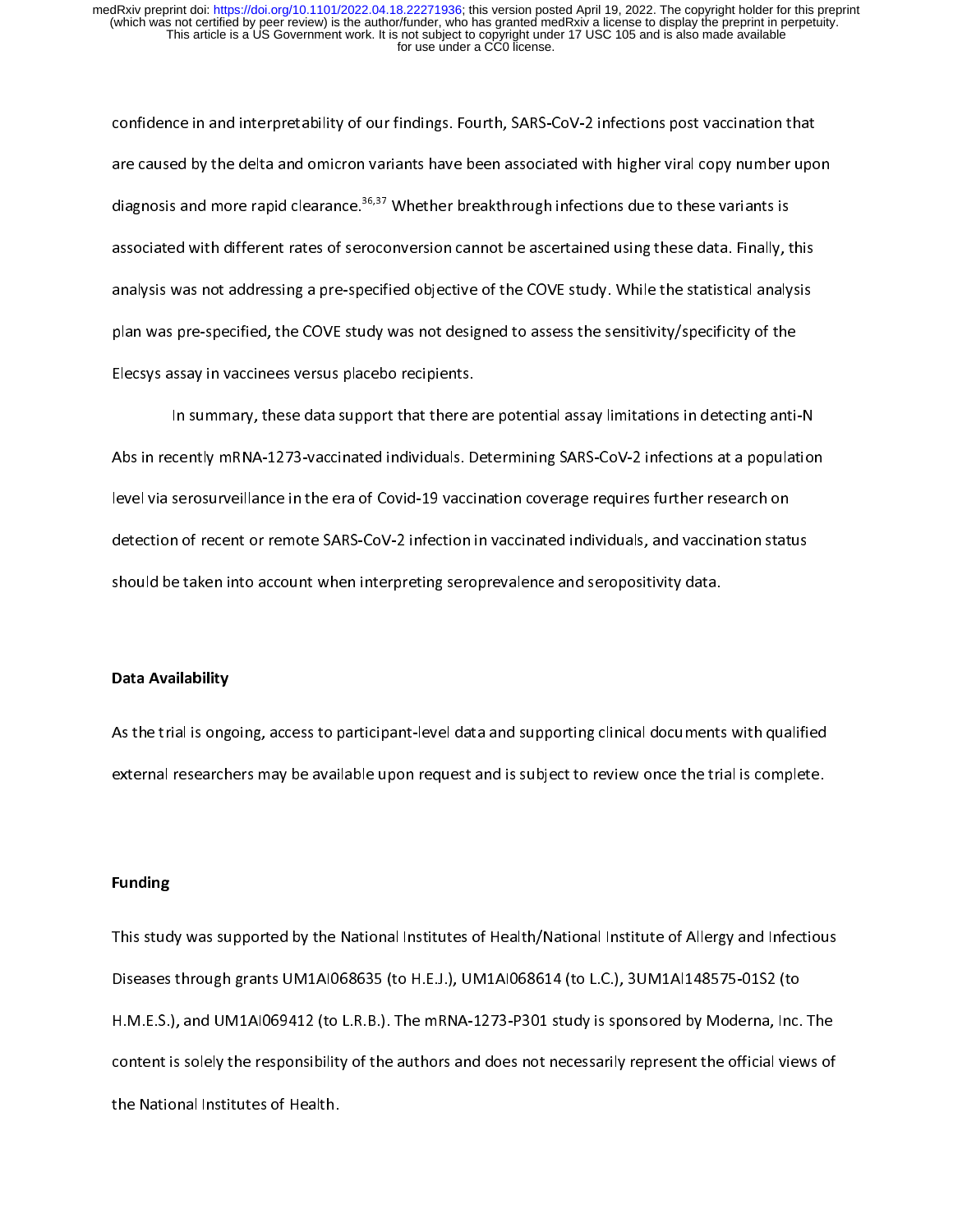### Ethics

 $T$  study is being conducted in accordance with the International Council  $\alpha$ Harmonisation of Technical Requirements for Pharmaceuticals for Human Use, Good Clinical Practice  $\mathcal{G}$  and applicable government regulations. The Central Institutions. The Central Review Board approved the Central Institutions. The Central Institution  $\mathcal{G}$ mRNA-1273-P301 protocol and the consent forms. All participants provided written informed consent before enrollment. Central IRB services for the many  $\mathcal{L}^2$  and  $\mathcal{L}^2$  study were provided by Advarrant, Inc., Inc., Inc., Inc., Inc., Inc., Inc., Inc., Inc., Inc., Inc., Inc., Inc., Inc., Inc., Inc., Inc., Inc., I 6100 Merriweather Dr., Suite 600, Columbia, MD 21044.

# Competing Interests

All authors have completed the ICMJE uniform disclosure form at  $\frac{1}{2}$  and  $\frac{1}{2}$  are  $\frac{1}{2}$  and  $\frac{1}{2}$  and  $\mathbf{H}$ . Declares support in the form of grants (paid to her institution) from the National Institutes of grants (paid to her institutes of  $\mathbf{H}$ Health for the submitted work and within the past 36 months, as well as support from a scientific writer/technical editor (independently contracted with her institution) for the submitted with her  $\frac{1}{n}$ within the past 36 months. H.Z. is an employee of Moderna Inc. (sponsor of the mRNA-1273-P301 study)<br>and owns Moderna stocks/stock options. B.G. is an employee of Moderna Therapeutics. K.M. declares and owns Moderna stocks, stock options. B.G. is an employee of Moderna Therapeutics. K.M. declares  $\mathcal{L}(\mathcal{A})$ support from Gilead Sciences, paid to her institution, with the past 36 months for the past 36 months for the conduct of the conduct of the past 36 months for the conduct of the conduct of the conduct of the conduct of the phase 3 remdesivir studies for COVID-19 treatment. K.K. declares support in the form of grants (paid to grants (paid to grants (paid to grants (paid to grants (paid to grants (paid to grants (paid to grants (paid to grants her institution) from the National Institutes of Health within the past 36 months for the conduct of a  $\frac{1}{\sqrt{1-\frac{1}{\sqrt{1-\frac{1}{\sqrt{1-\frac{1}{\sqrt{1-\frac{1}{\sqrt{1-\frac{1}{\sqrt{1-\frac{1}{\sqrt{1-\frac{1}{\sqrt{1-\frac{1}{\sqrt{1-\frac{1}{\sqrt{1-\frac{1}{\sqrt{1-\frac{1}{\sqrt{1-\frac{1}{\sqrt{1-\frac{1}{\sqrt{1-\frac{1}{\sqrt{1-\frac{1}{\sqrt{1-\frac{1}{\sqrt{1-\frac{1}{\sqrt{1-\frac{1}{\sqrt{1-\frac{1}{\sqrt{1-\frac{1}{\sqrt{1-\frac{1}{\sqrt{1-\frac{1}{\sqrt{1-\frac{1}{\sqrt{1-\frac{1$ from the National Institutes of Health for the submitted work. K.M.N. declares support to her institution (but no salary support) for her role as an investigator on the Pfizer Covid-19 mRNA  $\sim$ vaccine, and also declares salary support from the NIH for her role in co-leading the Coronavirus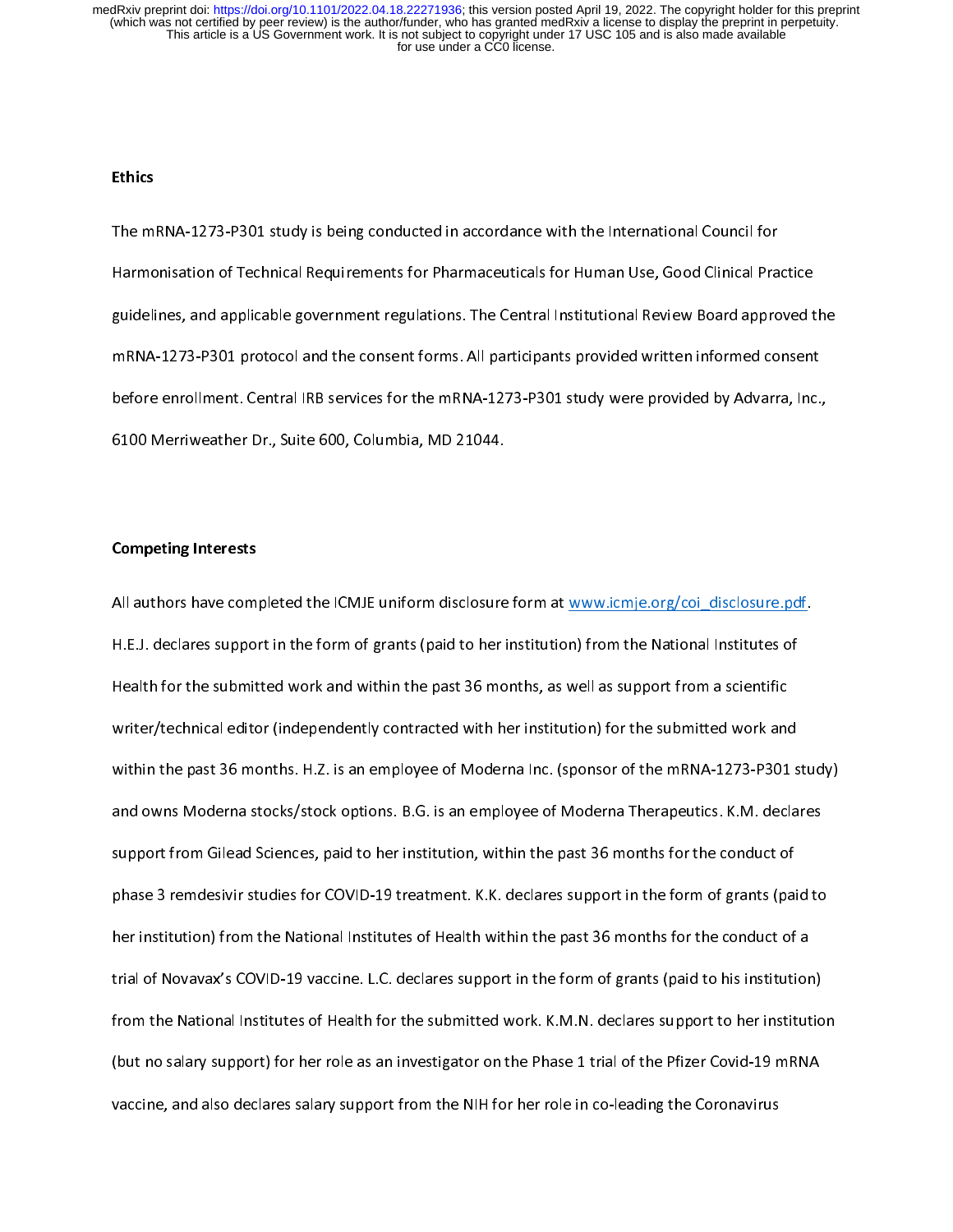Prevention Network, which included work on multiple Phase 3 efficacy studies, including the study of  $\frac{1}{\sqrt{N}}$  vacantie. K.M.N. also serves on a DSMB for a phase-1, open-label, as centred on a phase-1, open-label, as evaluation of a live, recombinant Newcastle disease virus expressing the spike protein of SARS-CoV-2  $\mathcal{N}$  sponsored by Icahn School of Medicine at Mount Sinai, is on the Board of Directors for the  $\mathcal{N}$ National Foundation for Infectious Diseases, and is a member of the WHO Strategic Advisory Group of Experts on Immunization (SAGE). J.M.M. is an employee of Moderna and has stock options/grants in  $M_{\rm E}$  declares support (in the form of grants paid to her institution) from the National to her institution  $\mathcal{I}$  institutes of Health for the submitted work. Let  $\mathcal{I}$  declares  $\mathcal{I}$  and  $\mathcal{I}$  and  $\mathcal{I}$  and  $\mathcal{I}$  and  $\mathcal{I}$  and  $\mathcal{I}$  and  $\mathcal{I}$  and  $\mathcal{I}$  and  $\mathcal{I}$  and  $\mathcal{I}$  and  $\mathcal{I}$  and  $\$ institution) from the National Institutes of  $\mathcal{N}_{\text{max}}$  and  $\mathcal{N}_{\text{max}}$  and  $\mathcal{N}_{\text{max}}$ (NIH/NIA) for the conduct of this study as well as well as  $\frac{1}{\sqrt{2}}$  to his institution) within the last 366  $\frac{1}{\sqrt{2}}$ months from NIH/NIAID, Gates Foundation, the Ragon Institute, and Wellcome Trust, outside the submitted work. L.R.B. is involved in HIV, other pathogens, and COVID vaccine clinical trials conducted in collaboration with the NIH, HIV Vaccine Trials Network (HVTN), COVID Vaccine Prevention Network<br>(CoVPN), International AIDS Vaccine Initiative (IAVI), Crucell/Janssen, Moderna, Military HIV Research)  $\mathcal{C}^{\mathcal{D}}$ Program (MHRP), Gates Foundation, and the Ragon Institute.

 $A = \frac{1}{\sqrt{2}}$  organization for the support from any organization for the submitted work, no financial  $\frac{1}{\sqrt{2}}$ relationships with any organizations that might have an interest in the submitted work in the previous 3 years, and no other relationships or activities that could appear to have influenced the submitted work.

# Acknowledgments

We thank the volunteers who participated in the COVE trial. We also thank Lindsay Carpp for assistance with scientific writing and technical editing.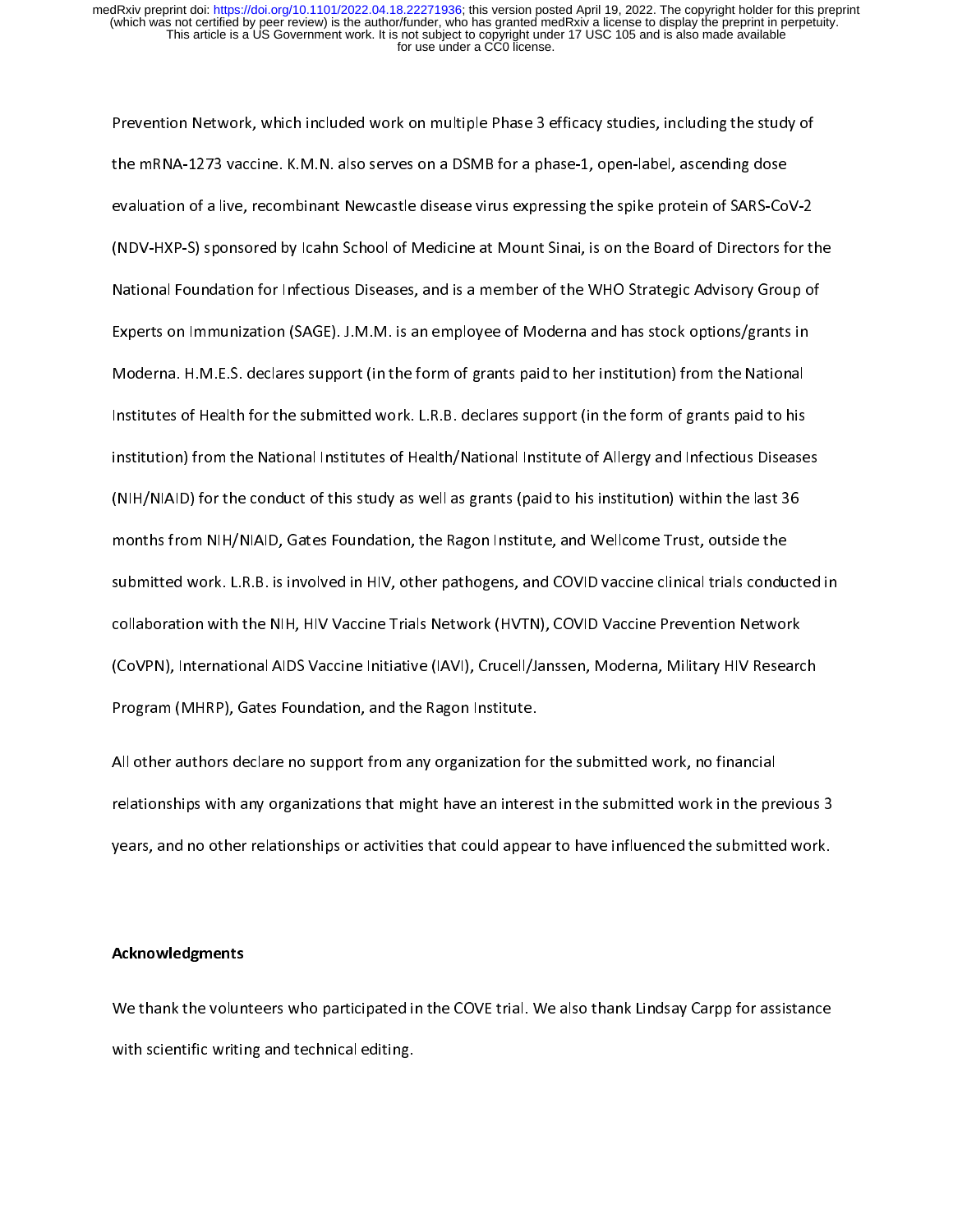# References

1. Tan SS, Saw S, Chew KL, et al. Comparative Clinical Evaluation of the Roche Elecsys and Abbott<br>Severe Acute Respiratory Syndrome Coronavirus 2 (SARS-CoV-2) Serology Assays for Coronavirus  $1<sup>1</sup>$ 

Disease 2019 (COVID-19). Arch Pathol Lab Med 2021; 145(1): 32-8.<br>2. Gallais F, Gantner P, Bruel T, et al. Evolution of antibody res Gallais F, Gantner P, Bruel T, et al. Evolution of antibody responses up to 13 months after SARS-CoV-2 infection and risk of reinfection. EBioMedicine 2021; 71: 103561.

3. Dan JM, Mateus J, Kato Y, et al. Immunological memory to SARS-CoV-2 assessed for up to 8 months after infection. Science 2021; 371(6529).

4. El Sahly HM, Baden LR, Essink B, et al. Efficacy of the mRNA-1273 SARS-CoV-2 Vaccine at Completion of Blinded Phase. N Engl J Med 2021; 385(19): 1774-85.

5. Baden LR, El Sahly HM, Essink B, et al. Efficacy and Safety of the mRNA-1273 SARS-CoV-2 Vaccine. N Engl J Med 2021; 384(5): 403-16.

6. Bajema KL, Wiegand RE, Cuffe K, et al. Estimated SARS-CoV-2 Seroprevalence in the US as of September 2020. JAMA Intern Med 2021; 181(4): 450-60.

7. Roche Diagnostics. Elecsys® Anti-SARS-CoV-2. Product Information.

https://diagnostics.roche.com/us/en/products/params/elecsys-anti-sars-cov-2.html Access date 11 Feb, 2022. Last updated 11 Feb, 2022.

8. Gilbert PB, Montefiori DC, McDermott AB, et al. Immune correlates analysis of the mRNA-1273 6. GOVID-19 vaccine efficacy clinical trial. Science 2022; 375(6576): 43-50.

9. Pajon R, Paila YD, Girard B, et al. Initial analysis of viral dynamics and circulating viral variants during the mRNA-1273 Phase 3 COVE trial. Nat Med 2022.

10. DeLong ER, DeLong DM, Clarke-Pearson DL. Comparing the areas under two or more correlated receiver operating characteristic curves: a nonparametric approach. Biometrics 1988; 44(3): 837-45.

11. Corbett KS, Nason MC, Flach B, et al. Immune correlates of protection by mRNA-1273 vaccine against SARS-CoV-2 in nonhuman primates. Science 2021; 373(6561): eabj0299.

12. Subramanian R, He Q, Pascual M. Quantifying asymptomatic infection and transmission of COVID-19 in New York City using observed cases, serology, and testing capacity. Proc Natl Acad Sci COVID-19 in New York City using observed cases, serology, and testing capacity. Proc Natl Acad Sci U S A

2021; 118(9).<br>13. Emery JC, Russell TW, Liu Y, et al. The contribution of asymptomatic SARS-CoV-2 infections to transmission on the Diamond Princess cruise ship. Elife 2020; 9.

14. Wilmes P, Zimmer J, Schulz J, et al. SARS-CoV-2 transmission risk from asymptomatic carriers: Results from a mass screening programme in Luxembourg. Lancet Reg Health Eur 2021; 4: 100056. 15. Johansson MA, Quandelacy TM, Kada S, et al. SARS-CoV-2 Transmission From People Without

COVID-19 Symptoms. JAMA Netw Open 2021; 4(1): e2035057.

16. Jones JM, Stone M, Sulaeman H, et al. Estimated US Infection- and Vaccine-Induced SARS-CoV-2 Seroprevalence Based on Blood Donations, July 2020-May 2021. JAMA 2021; 326(14): 1400-9.

17. Li Z, Lewis B, Berney K, et al. Social vulnerability and rurality associated with higher SARS-CoV-2 infection-induced seroprevalence: a nationwide blood donor study, United States, July 2020 - June 2021. Clin Infect Dis 2022.

18. Stone M, Di Germanio C, Wright DJ, et al. Use of US Blood Donors for National Serosurveillance of Severe Acute Respiratory Syndrome Coronavirus 2 Antibodies: Basis for an Expanded National Donor Serosurveillance Program. Clin Infect Dis 2022; 74(5): 871-81.

19. Oved K, Olmer L, Shemer-Avni Y, et al. Multi-center nationwide comparison of seven serology 19. Over Lewis, Shemer-Aviation Collman Comparison of the material comparison of seven serong, processes as SARS-CoV-2 non-responding seronegative subpopulation. *EClinicalMedicine* 2020; 29: assays reveals a SARS-CoV-2 non-responding seronegative subpopulation. *EClinicalMedicine 2020; 29:*<br>100651.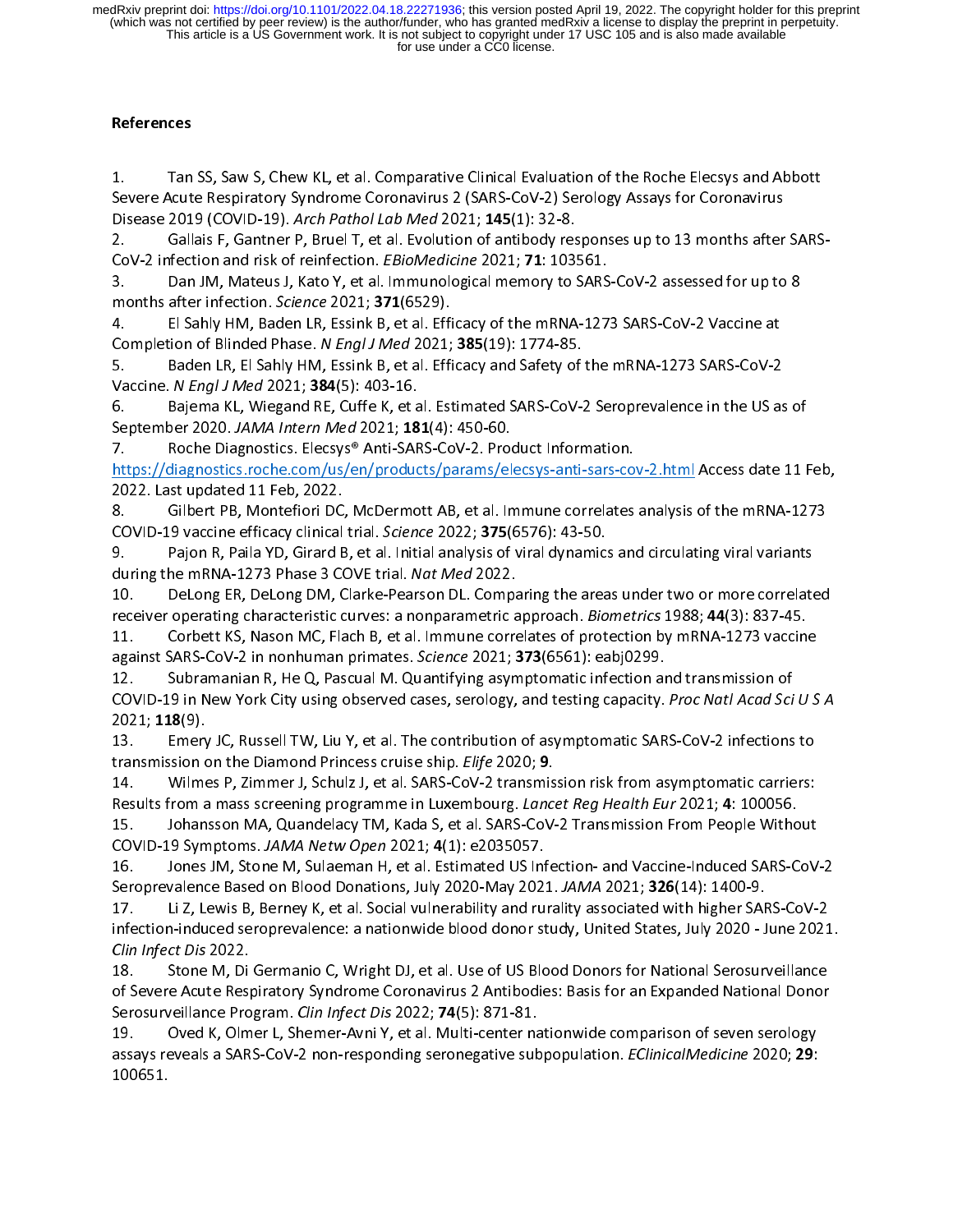20. Pathela P, Crawley A, Weiss D, et al. Seroprevalence of Severe Acute Respiratory Syndrome<br>Coronavirus 2 Following the Largest Initial Epidemic Wave in the United States: Findings From New York City, 13 May to 21 July 2020. J Infect Dis 2021; 224(2): 196-206.

21. Liu W, Russell RM, Bibollet-Ruche F, et al. Predictors of Nonseroconversion after SARS-CoV-2 Infection. Emerg Infect Dis 2021; 27(9): 2454-8.

22. Thiruvengadam R, Chattopadhyay S, Mehdi F, et al. Longitudinal Serology of SARS-CoV-2-Infected Individuals in India: A Prospective Cohort Study. Am J Trop Med Hyg 2021; 105(1): 66-72.<br>23. Nasrallah GK, Dargham SR, Shurrab F, et al. Analytic comparison between three high-thror

Nasrallah GK, Dargham SR, Shurrab F, et al. Analytic comparison between three high-throughput  $\overline{\text{a}}$  commercial SARS-CoV-2 antibody assays reveals minor discrepancies in a high-incidence population. Sci commercial SARS-CoV-2 antibody assays reveals minor discrepancies in a high-incidence population. Scr<br>Rep 2021; 11(1): 11837. Rep 2021; 11(1): 11837.<br>24. Allen N, Brady M, Carrion Martin AI, et al. Serological markers of SARS-CoV-2 infection; anti-

nucleocapsid antibody positivity may not be the ideal marker of natural infection in vaccinated individuals.  $J$  Infect 2021; 83(4): e9-e10.

25. Chen X, Chen Z, Azman AS, et al. Serological evidence of human infection with SARS-CoV-2: a systematic review and meta-analysis. Lancet Glob Health 2021; 9(5): e598-e609.<br>26. Our World in Data. Coronavirus (COVID-19) Vaccinations. https://ourwor

Our World in Data. Coronavirus (COVID-19) Vaccinations. https://ourworldindata.org/covidvaccinations Last updated 22 Feb, 2022. Access date 23 Feb, 2022<br>27. Madhi SA, Kwatra G, Myers JE, et al. South African Populat

Madhi SA, Kwatra G, Myers JE, et al. South African Population Immunity and Severe Covid-19 with Omicron Variant. https://doi.org/10.1101/2021.12.20.21268096 Posted 27 Jan, 2022. Access date

23 Feb, 2022. med Rxiv 2022.<br>28. Bergeri I, Whelan M, Bergeri I, Whelan M, Ware H, et al. Global epidemiology of SARS-CoV-2 infection: a systematic review and meta-analysis of standardized population-based seroprevalence studies, Jan 2020-Dec 2021.  $\frac{https://doi.org/10.1101/2021.12.14.21267791}{https://doi.org/10.1101/2021.12.14.21267791}$  Posted 14 Feb, 2022. Access date 23 Feb, 2022. medRxiv https://doi.org/10.1101/2021.12.14.21267791 Posted 14 Feb, 2022. Access date 23 Feb, 2022. *medRxiv*<br>2022.

2022. 29. Heath PT, Galiza EP, Baxter DN, et al. Safety and Efficacy of NVX-CoV2373 Covid-19 Vaccine. N<br>Engl J Med 2021; 385(13): 1172-83.

30. Sadoff J, Gray G, Vandebosch A, et al. Safety and Efficacy of Single-Dose Ad26.COV2.S Vaccine against Covid-19. N Engl J Med 2021; 384(23): 2187-201.

31. Falsey AR, Sobieszczyk ME, Hirsch I, et al. Phase 3 Safety and Efficacy of AZD1222 (ChAdOx1 nCoV-19) Covid-19 Vaccine. N Engl J Med 2021; 385(25): 2348-60.

32. Lipsitch M, Kahn R. Interpreting vaccine efficacy trial results for infection and transmission. Vaccine 2021; 39(30): 4082-8.

33. Follmann DA, Fay MP. Vaccine efficacy at a point in time. Biostatistics 2022.

34. Zuo J, Dowell AC, Pearce H, et al. Robust SARS-CoV-2-specific T cell immunity is maintained at 6 months following primary infection. Nat Immunol 2021; 22(5): 620-6.

35. Bates TA, McBride SK, Leier HC, et al. Vaccination before or after SARS-CoV-2 infection leads to robust humoral response and antibodies that effectively neutralize variants. *Sci Immunol* 2022; **7**(68): robust humoral response and antibodies that effectively neutralize variants. Sci *immunol* 2022; 7(68):<br>eabn8014.

36. Singanayagam A, Hakki S, Dunning J, et al. Community transmission and viral load kinetics of the SARS-CoV-2 delta (B.1.617.2) variant in vaccinated and unvaccinated individuals in the UK: a prospective, longitudinal, cohort study. Lancet Infect Dis 2022; 22(2): 183-95.

37. Puhach O, Adea K, Hulo N, et al. Infectious viral load in unvaccinated and vaccinated patients infected with SARS-CoV-2 WT, Delta and Omicron. Posted 11 Jan, 2022. Access date 15 Mar, 2022. infected with SARS-Cover with SARS-Cover and Omicron. Posted 11 Jan, 2022. Access date 12 Mar, 2022. 11 Jan, 20<br>https://doi.org/10.1101/2022.01.10.22269010 medRxiv. https://doi.org/10.1101/2022.01.10.22269010 medRxiv.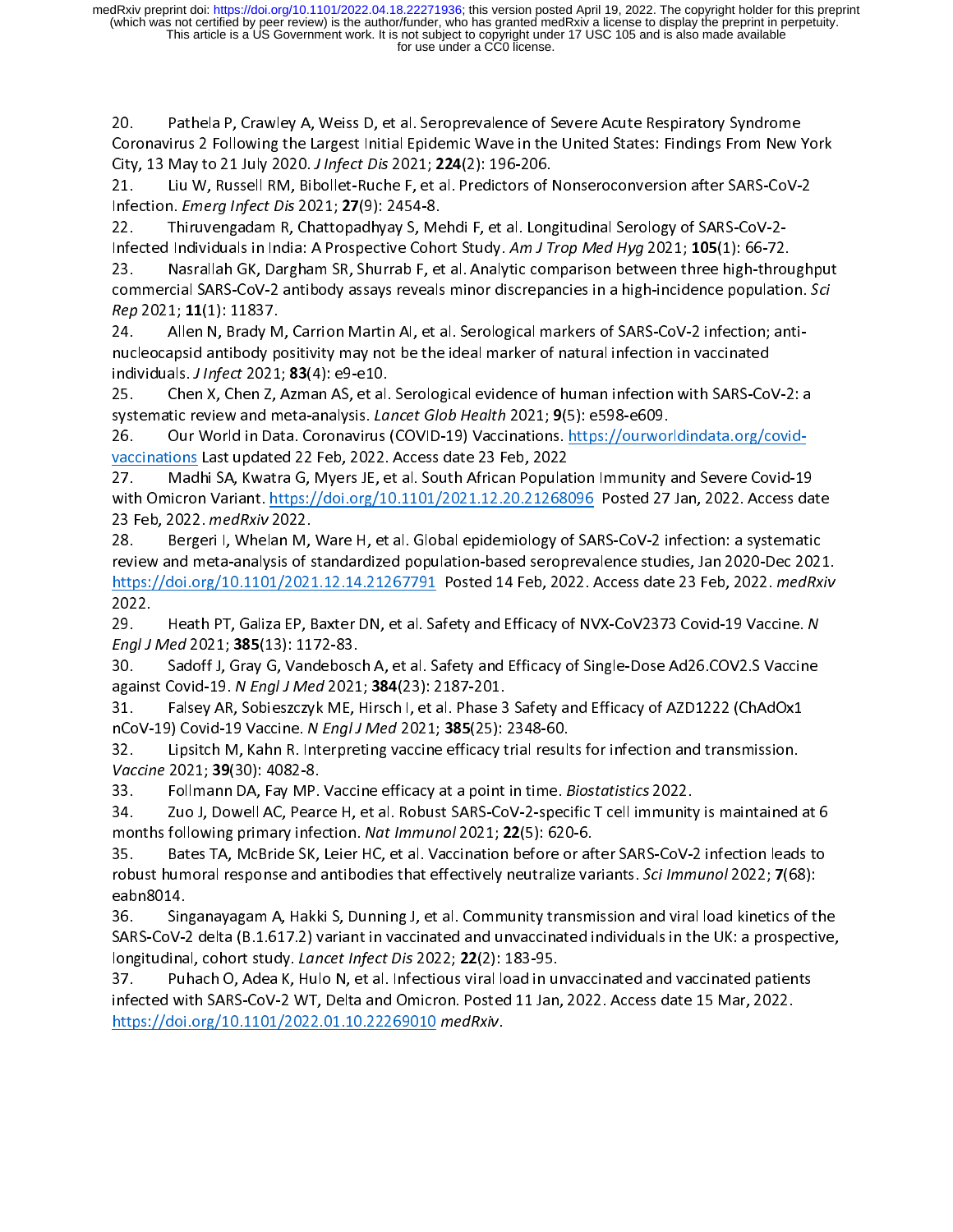

Figure 1. Method of SARS-CoV-2 infection determination and sampling schedule. PDV, participant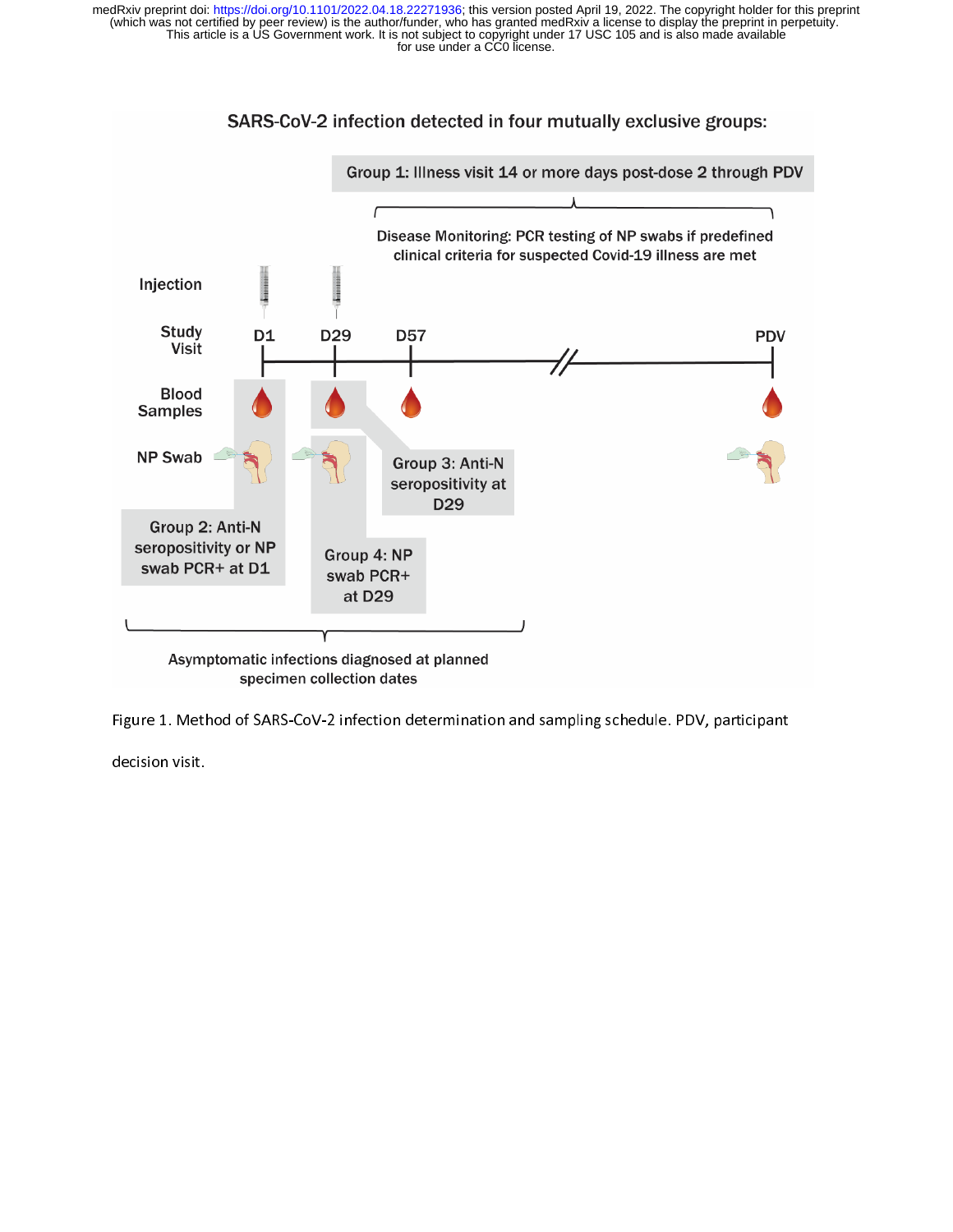

Figure 2. Relationship between viral copy number at disease presentation and anti-N serostatus at PDV by arm. A) Log10 viral copies/ml at disease presentation for placebo (orange circles) and vaccine (blue circles) arms by PDV anti-N serostatus. B) Predicted probability of PDV anti-N seropositivity by arm (orange, placebo; blue, vaccine). Closed and open circles denote anti-N seropositive and anti-N seronegative cases, respectively. The two large closed circles are plotted at the mean viral copy number and the mean PDV anti-N seropositivity rates by arm.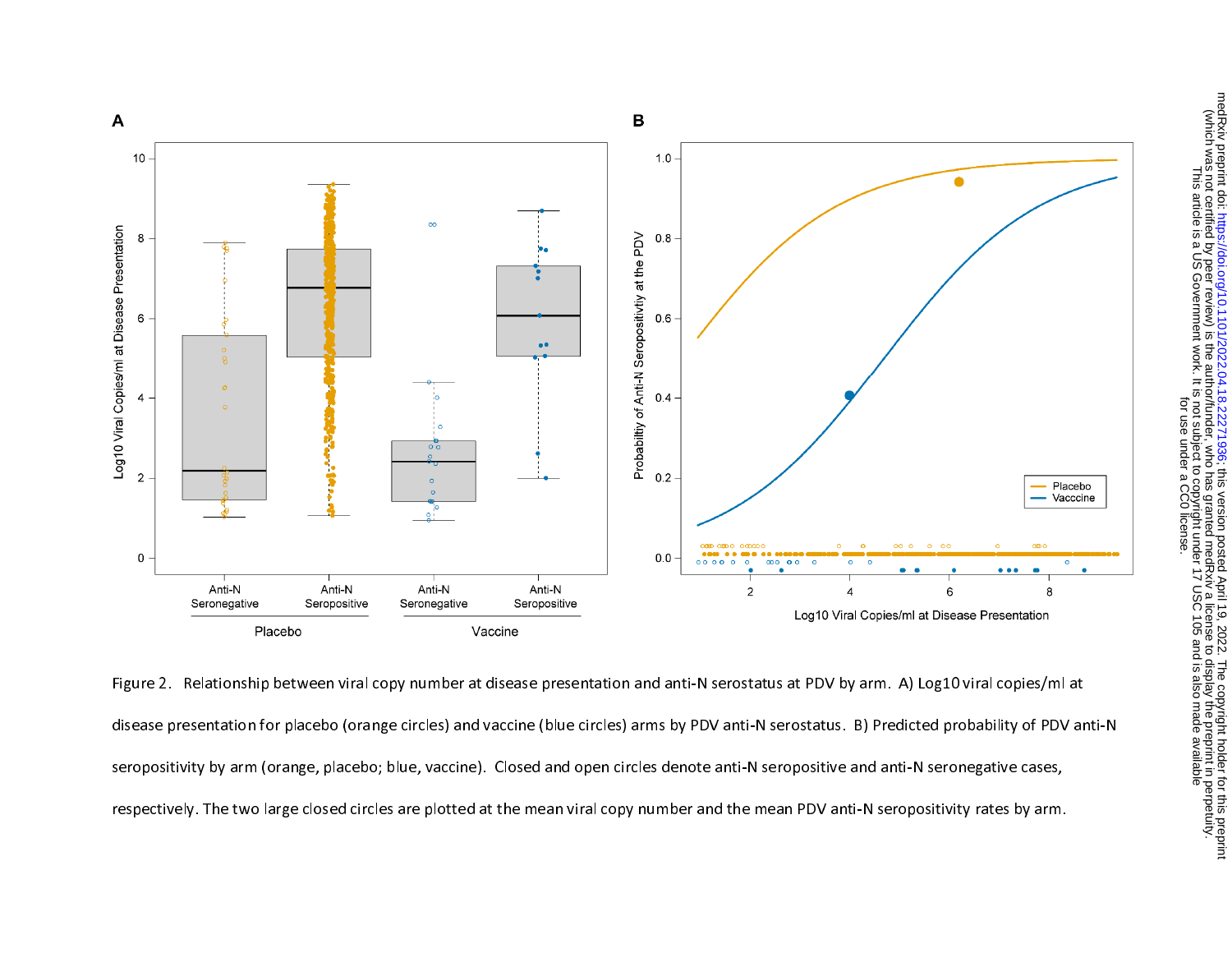**Table 1.** Anti-N seropositivity rates at the PDV for those who acquired disease at least 14 days post dose 2 and were seronegative and PCR negative at baseline (primary endpoint Covid-19 cases): Full Analysis Set Population.

**Placebo mRNA-1273** 

| <b>Days from Disease</b> |     | $%$ Anti-N<br><b>Seropositivity</b> |    | $%$ Anti-N<br><b>Seropositivity</b> |
|--------------------------|-----|-------------------------------------|----|-------------------------------------|
| to PDV                   | N   | $(95\% \text{ CI})$                 | N  | $(95\% \text{ CI})$                 |
| 5-150 days               | 648 | 93.4% (91.5%, 95.3%)                | 52 | 40.4% (27.1%, 53.7%)                |
| $5-53$ days              | 324 | 93.8% (91.2%, 96.4%)                | 28 | 32.1% (14.8%, 49.4%)                |
| 54-150 days              | 324 | 92.9% (90.1%, 95.7%)                | 24 | 50.0% (30.0%, 70.0%)                |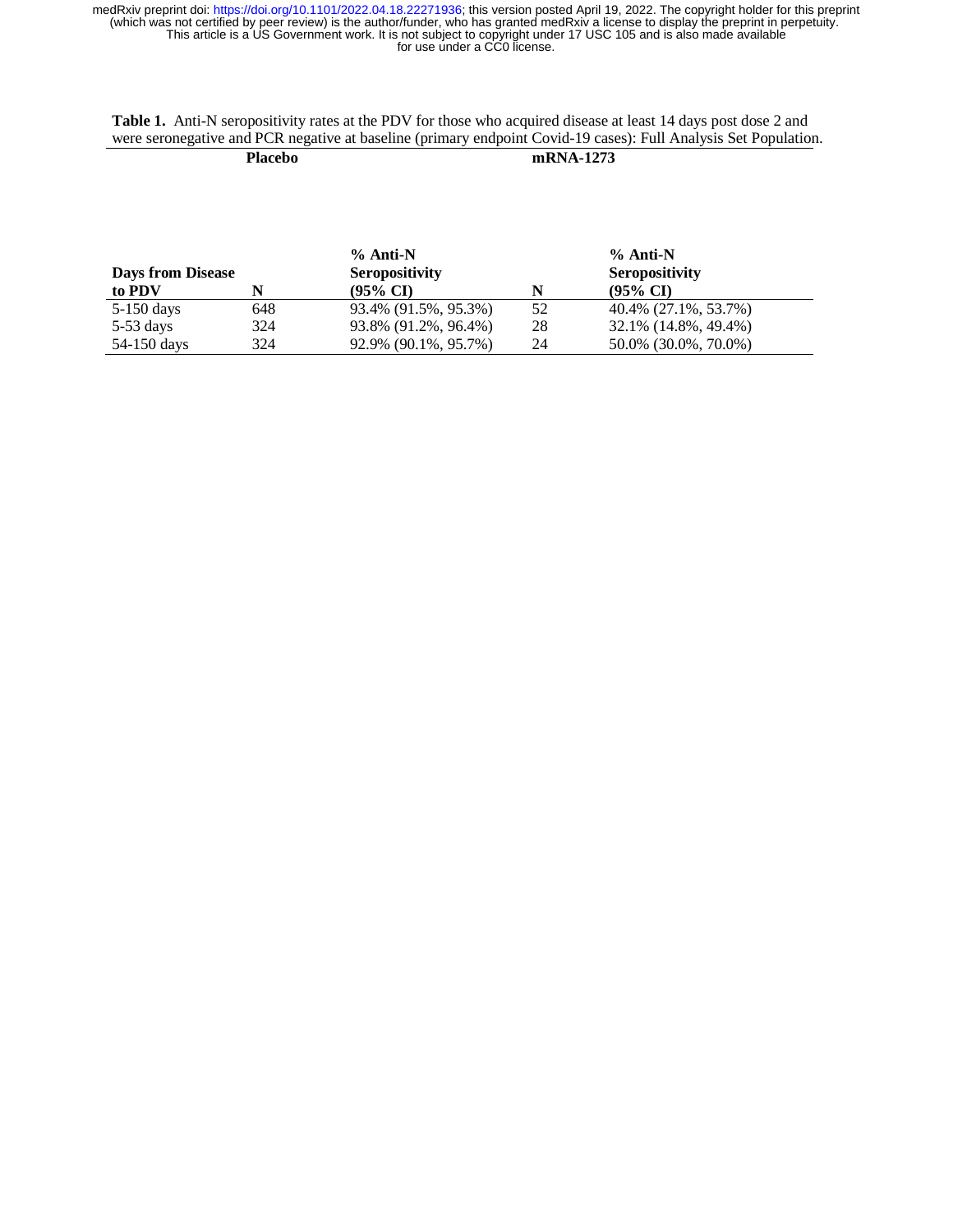**Table 2.** Anti-N seropositivity rates at Day 29 and PDV for infections detected by serology or PCR at Day 1 (Baseline).

|                                      |                | <b>Anti-N Serostatus at Day 29</b> |      |                                   | <b>Anti-N</b> serostatus at PDV |                                   |      |                                   |                                |
|--------------------------------------|----------------|------------------------------------|------|-----------------------------------|---------------------------------|-----------------------------------|------|-----------------------------------|--------------------------------|
|                                      | <b>Placebo</b> |                                    | mRNA |                                   | <b>Placebo</b>                  |                                   | mRNA |                                   |                                |
| <b>Infection</b><br><b>Detection</b> | N              | % Positive<br>$(95\% \text{ CI})$  | N    | % Positive<br>$(95\% \text{ CI})$ | N                               | % Positive<br>$(95\% \text{ CI})$ | N    | % Positive<br>$(95\% \text{ CI})$ | <b>Median</b><br>Days<br>(IQR) |
| Baseline<br>Seropositive             | 284            | 95.1%<br>$(92.6\%$<br>97.6%)       | 281  | 96.1%<br>$(93.8\%,$<br>98.4%)     | 244                             | 94.3%<br>$(91.4\%$<br>97.2%)      | 260  | 93.8%<br>$(90.9\%$ ,<br>96.7%)    | 149.0<br>$(76.0 -$<br>236.0    |
| <b>Baseline</b><br>$PCR+*$           | 27             | 74.1%<br>$(57.6\%$<br>$90.6\%$     | 30   | 73.3%<br>$(57.5\%,$<br>89.1%)     | 23                              | 82.6%<br>$(67.1\%$<br>98.1%)      | 31   | 71.0%<br>$(55.0\%$<br>87.0%)      | 153.5<br>$(86.0 -$<br>220.0    |

\*Also baseline seronegative.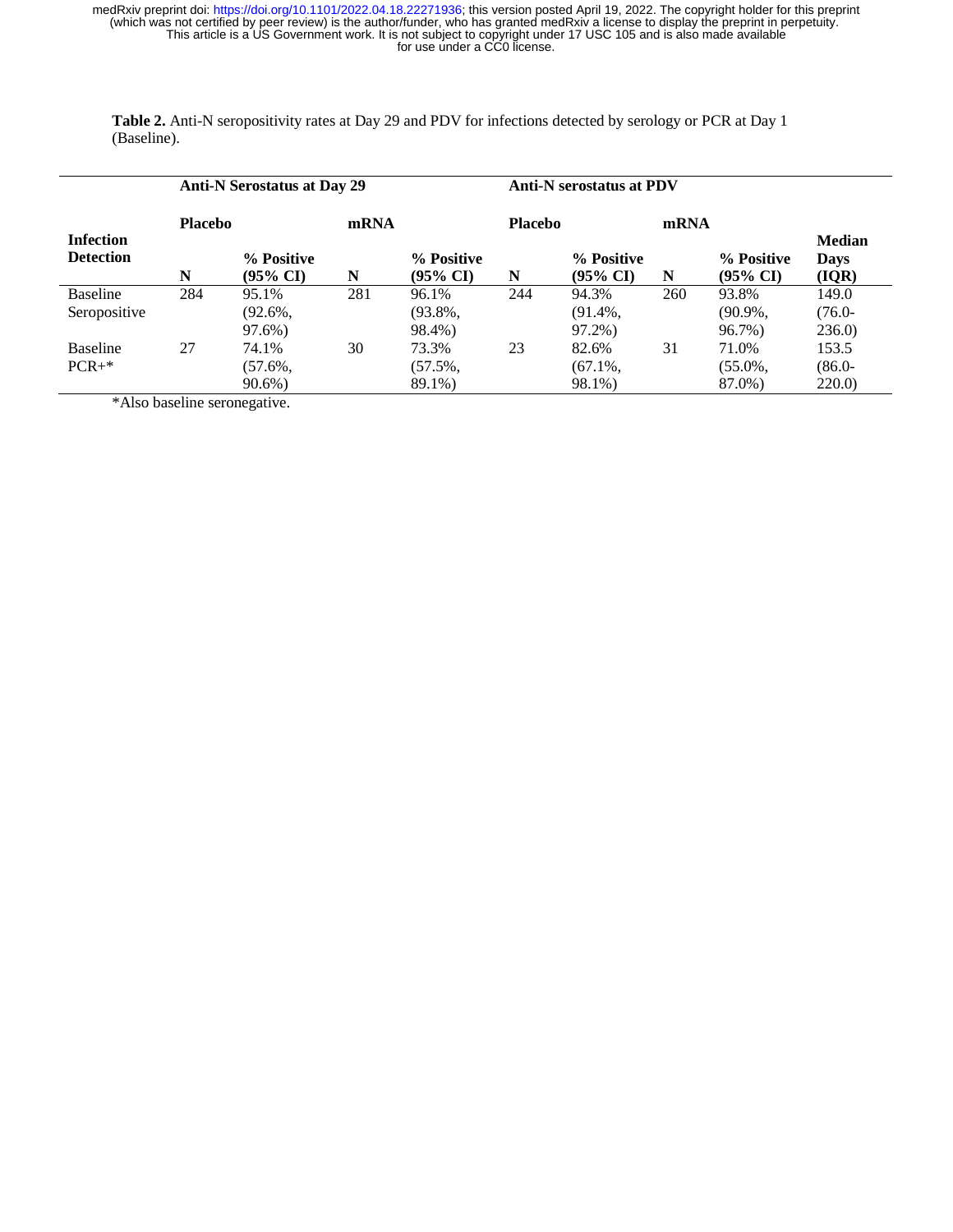Table 3. Anti-N seropositivity rates at Day 57 and PDV for infections detected by serology or PCR at Day 29 (dose 2).

|                          | <b>Anti-N Serostatus at Day 57</b> |                      |    |                        |    | <b>Anti-N serostatus at PDV</b> | uelulleu<br>article is |                      |                                                                      |
|--------------------------|------------------------------------|----------------------|----|------------------------|----|---------------------------------|------------------------|----------------------|----------------------------------------------------------------------|
|                          | <b>Placebo</b><br>mRNA             |                      |    | <b>Placebo</b><br>mRNA |    |                                 |                        |                      |                                                                      |
|                          |                                    |                      |    |                        |    |                                 |                        |                      | ay lus<br>arl                                                        |
|                          |                                    |                      |    |                        |    |                                 |                        |                      |                                                                      |
|                          |                                    |                      |    |                        |    |                                 |                        |                      | el levew) is<br>Government                                           |
|                          |                                    | % Positive           |    | % Positive             |    | % Positive                      |                        | % Positive           | <b>Median Days</b><br>$\frac{5}{6}$                                  |
|                          | N                                  | $(95\% \text{ CI})$  | N  | $(95\% \text{ CI})$    | N  | $(95\% \text{ CI})$             | N                      | $(95\% \text{ CI})$  | (IOR)<br>ۄٚڿ                                                         |
| New Seropositive Day 29* | 61                                 | 86.9% (78.4%, 95.4%) | 39 | 84.6% (73.3%, 95.9%)   | 51 | 84.3% (74.3%, 94.3%)            | 36                     | 86.1% (74.8%, 97.4%) | $118.0(61.0-189.0)\frac{1}{\omega}\frac{1}{2}$                       |
| New PCR+ Day $29**$      | 30                                 | 60.0% (42.5%, 77.5%) | 13 | 38.5% (12.0%, 65.0%)   | 27 | 70.4% (53.2%, 87.6%)            | 12                     | 50.0% (21.7%, 78.3%) | $112.0(49.0-168.\overset{\circ}{\oplus})\overset{2}{\leq}$<br>ء ۵۵ آ |

\*Also baseline seronegative and baseline PCR negative.

\*\*Also baseline and Day 29 seronegative, and baseline PCR negative.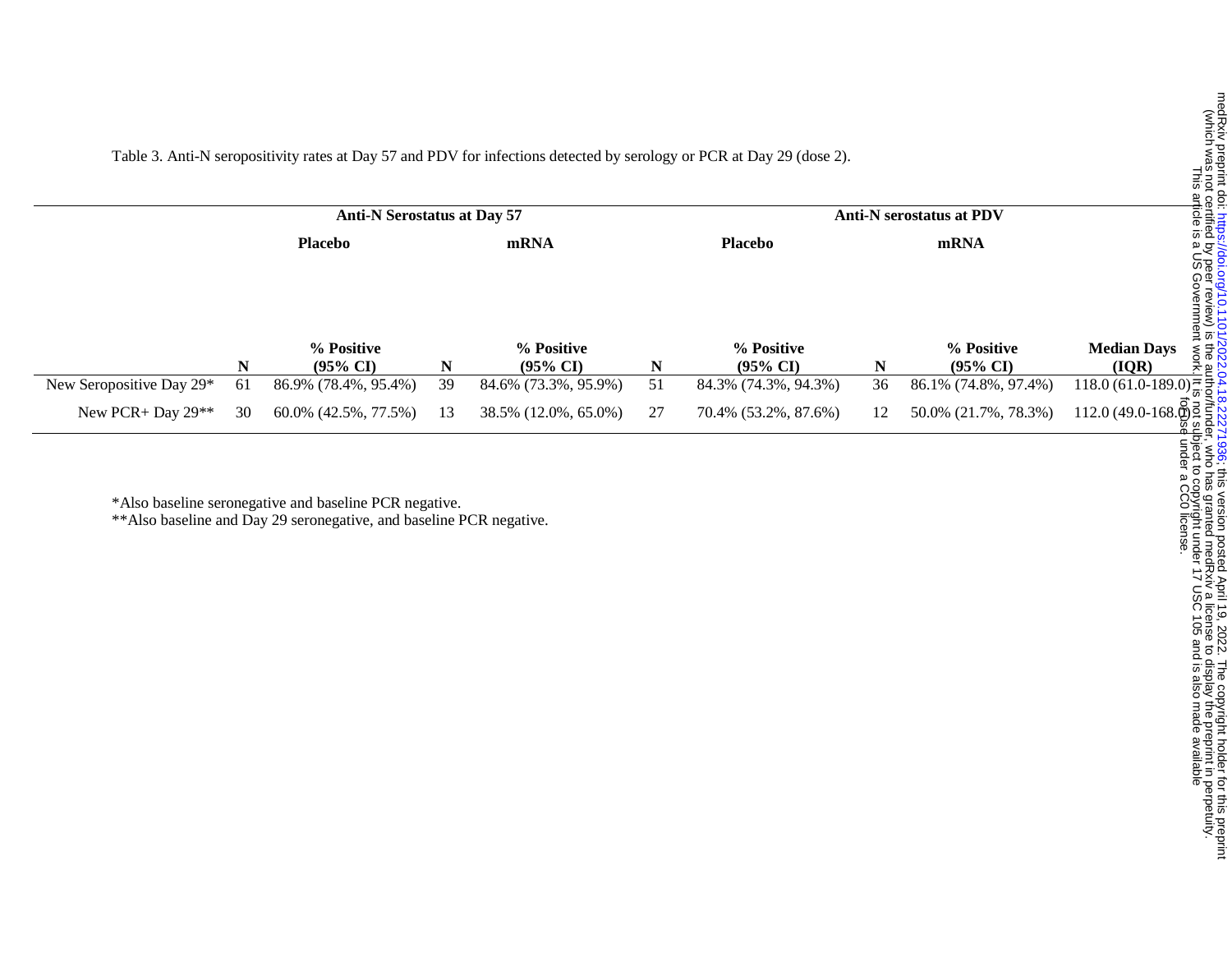

# **eFigure 1. Flow of participants with detected SARS-CoV-2 infection from enrollment through to inclusion in the analysis**

Symptomatic Covid-19 = illness visit due to eligible symptoms (refs. 4.5) and positive SARS-CoV-2 RT-PCR within 14 days post dose two and before the PDV in participants with no evidence of previous SARS-CoV-2 infection. Anti-N seropositive = positive binding antibodies against SARS-CoV-2 nucleocapsid protein as identified by a positive Elecsys (Roche) test result, in the absence of a previous positive Elecsys result. PCR+ = Nasopharyngeal swab positive for SARS-CoV-2 by RT-PCR in the absence of both symptoms and binding antibodies against SARS-CoV-2 nucleocapsid protein by Elecsys (Roche) at the same time point, in the absence of a previous PCR+ result.

\*Six participants with major protocol deviations and two participants who were randomized twice were excluded from the full analysis set. D29 and D57 denote the Day 29 and the Day 57 study visits, respectively. PDV, participant decision visit. Data cutoff date: March 26, 2021.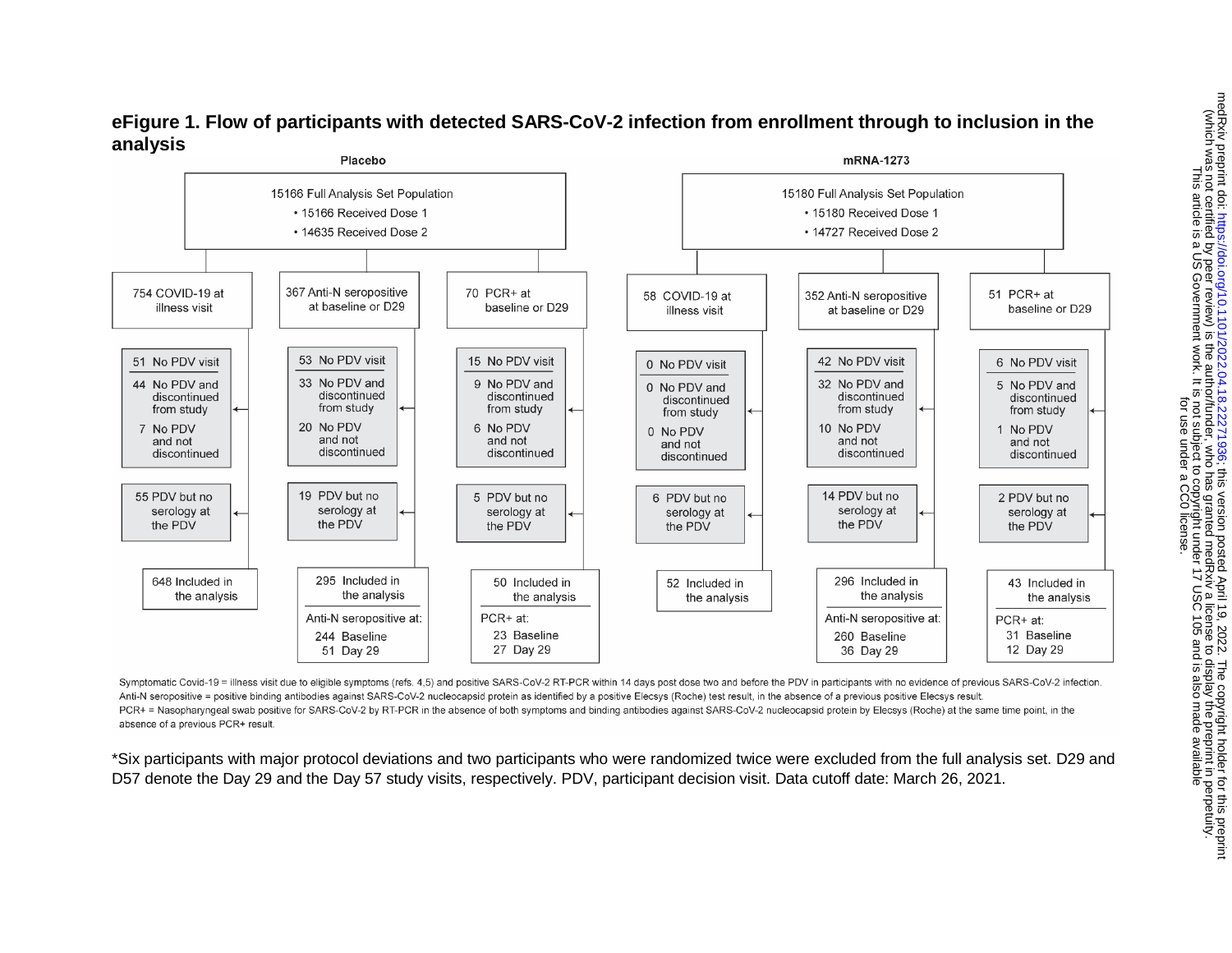# **eTable 1. Participant baseline characteristics overall and by arm in the population in whom post-baseline infections were first detected at an illness visit.**

|                                                                        | <b>Full Analysis</b><br><b>Set Population</b><br><b>Total</b><br>$N = 30346$ | <b>Post-Baseline Infections First Detected</b><br>at an Illness Visit<br><b>Placebo</b><br>mRNA-1273<br>$N = 754$<br>$N = 58$ |                  |  |
|------------------------------------------------------------------------|------------------------------------------------------------------------------|-------------------------------------------------------------------------------------------------------------------------------|------------------|--|
| Sex - no. of participants (%)                                          |                                                                              |                                                                                                                               |                  |  |
| Female                                                                 | 14372 (47.4)                                                                 | 372 (49.3)                                                                                                                    | 27 (46.6)        |  |
| Male                                                                   | 15974 (52.6)                                                                 | 382 (50.7)                                                                                                                    | 31(53.4)         |  |
| Age in yrs - Mean (Range)                                              | 51.4 (18.0-                                                                  |                                                                                                                               |                  |  |
|                                                                        | 95.0                                                                         | 47.8 (18.0-87.0)                                                                                                              | 48.5 (24.0-74.0) |  |
| Hispanic or Latino ethnicity- no. of participants<br>(%)               |                                                                              |                                                                                                                               |                  |  |
| Hispanic or Latino                                                     | 6230 (20.5)                                                                  | 179 (23.7)                                                                                                                    | 10(17.2)         |  |
| Not Hispanic or Latino                                                 | 23838 (78.6)                                                                 | 571 (75.7)                                                                                                                    | 48 (82.8)        |  |
| Not reported and unknown                                               | 278 (0.9)                                                                    | 4(0.5)                                                                                                                        | 0(0.0)           |  |
| Race or ethnic group - no. of participants (%)                         |                                                                              |                                                                                                                               |                  |  |
| American Indian or Alaska Native                                       | 234(0.8)                                                                     | 5(0.7)                                                                                                                        | 0(0.0)           |  |
| Asian                                                                  | 1395 (4.6)                                                                   | 29(3.8)                                                                                                                       | 1(1.7)           |  |
| <b>Black or African American</b>                                       | 3098 (10.2)                                                                  | 41(5.4)                                                                                                                       | 4(6.9)           |  |
| Multiple                                                               | 638(2.1)                                                                     | 9(1.2)                                                                                                                        | 1(1.7)           |  |
| Native Hawaiian or Other Pacific                                       | 68 (0.2)                                                                     | 0(0.0)                                                                                                                        | 0(0.0)           |  |
| Not reported and unknown                                               | 288(0.9)                                                                     | 11(1.5)                                                                                                                       | 0(0.0)           |  |
| Other                                                                  | 593 (2.0)                                                                    | 20(2.7)                                                                                                                       | 1(1.7)           |  |
| White                                                                  | 24032 (79.2)                                                                 | 639 (84.7)                                                                                                                    | 51 (87.9)        |  |
| Age category and risk for severe Covid-19 - no.<br>of participants (%) |                                                                              |                                                                                                                               |                  |  |
| $>=$ 18 and <65 yr, not at Risk                                        | 17770 (58.6)                                                                 | 489 (64.9)                                                                                                                    | 35(60.3)         |  |
| $>=$ 18 and $<$ 65 yr, at Risk                                         | 5065 (16.7)                                                                  | 165(21.9)                                                                                                                     | 14(24.1)         |  |
| >=65 Years                                                             | 7511 (24.8)                                                                  | 100(13.3)                                                                                                                     | 9(15.5)          |  |
| Risk factor for severe Covid-19- no. of<br>participants (%)            |                                                                              |                                                                                                                               |                  |  |
| <b>Chronic Lung Disease</b>                                            | 1461 (4.8)                                                                   | 32(4.2)                                                                                                                       | 4(6.9)           |  |
| <b>Significant Cardiac Disease</b>                                     | 1504(5.0)                                                                    | 30(4.0)                                                                                                                       | 4(6.9)           |  |
| Severe Obesity                                                         | 2128 (7.0)                                                                   | 77 (10.2)                                                                                                                     | 8(13.8)          |  |
| <b>Diabetes</b>                                                        | 2917 (9.6)                                                                   | 72 (9.5)                                                                                                                      | 3(5.2)           |  |
| Liver Disease                                                          | 200(0.7)                                                                     | 5(0.7)                                                                                                                        | 1(1.7)           |  |
| Human Immunodeficiency Virus Infection                                 | 185(0.6)                                                                     | 4(0.5)                                                                                                                        | 0(0.0)           |  |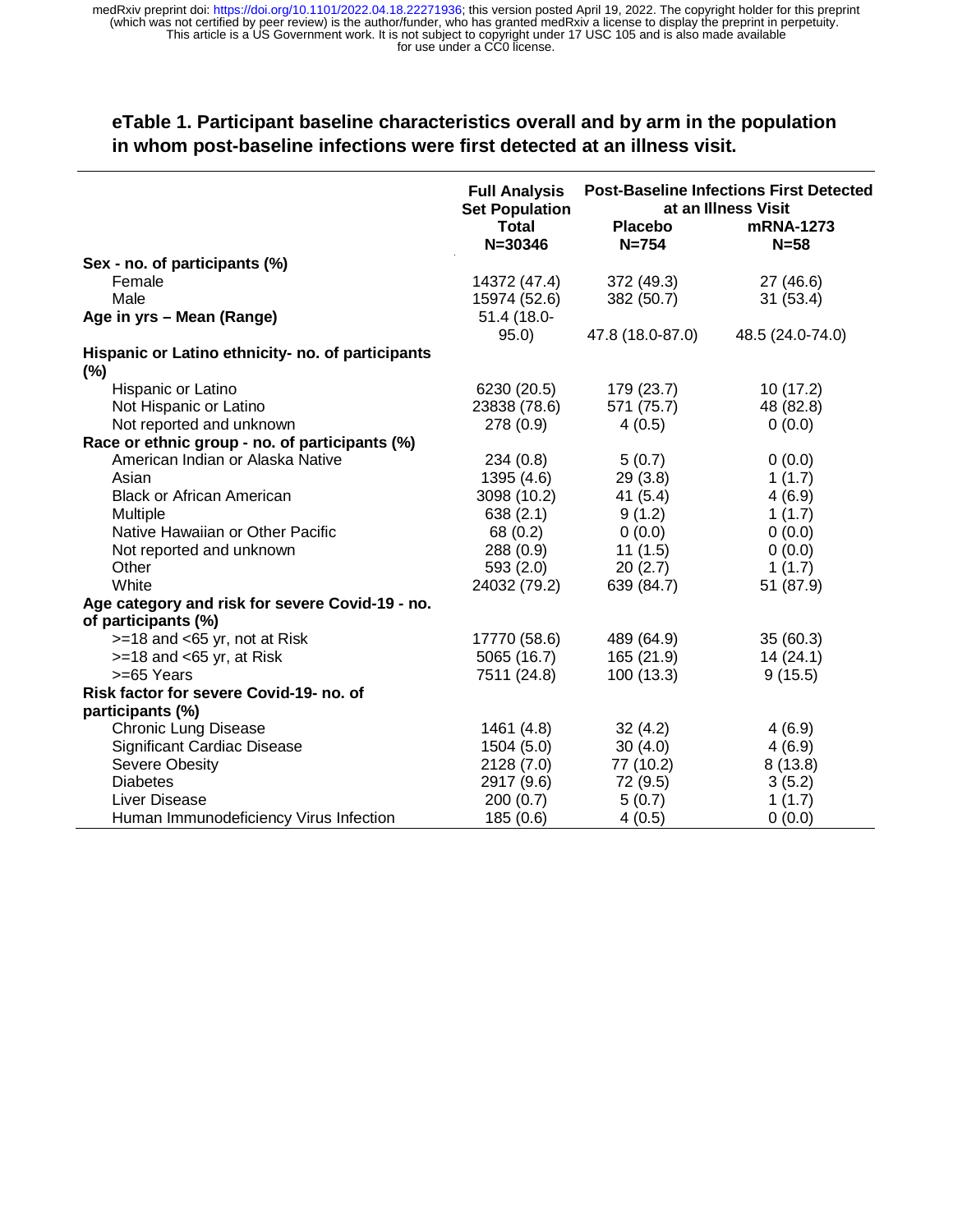# **eTable 2. Participant baseline characteristics overall and by arm in the population in whom infection was first detected at baseline by anti-N seropositivity or PCR positivity.**

|                                                          | <b>Full Analysis</b><br><b>Set</b><br><b>Population</b> |                             | <b>Infections Detected at Baseline By:</b><br><b>Anti-N Seropositivity</b> | PCR+                       |                       |  |
|----------------------------------------------------------|---------------------------------------------------------|-----------------------------|----------------------------------------------------------------------------|----------------------------|-----------------------|--|
|                                                          | <b>Total</b><br>$N = 30346$                             | <b>Placebo</b><br>$N = 303$ | mRNA-1273<br>$N = 309$                                                     | <b>Placebo</b><br>$N = 34$ | mRNA-1273<br>$N = 38$ |  |
| Sex - no. of participants (%)                            |                                                         |                             |                                                                            |                            |                       |  |
| Female                                                   | 14372 (47.4)                                            | 142 (46.9)                  | 135(43.7)                                                                  | 14 (41.2)                  | 17(44.7)              |  |
| Male                                                     | 15974 (52.6)                                            | 161(53.1)                   | 174 (56.3)                                                                 | 20 (58.8)                  | 21(55.3)              |  |
| Age in yrs - Mean (Range)                                | 51.4 (18.0-<br>95.0)                                    | 45.0 (18.0 -<br>83.0)       | 44.3 (18.0 -<br>(4.0)                                                      | 45.7 (19.0-<br>74.0)       | 42.4 (20.0-<br>84.0)  |  |
| Hispanic or Latino ethnicity- no. of<br>participants (%) |                                                         |                             |                                                                            |                            |                       |  |
| Hispanic or Latino                                       | 6230 (20.5)                                             | 140 (46.2)                  | 139 (45.0)                                                                 | 11(32.4)                   | 7(18.4)               |  |
| Not Hispanic or Latino                                   | 23838 (78.6)                                            | 161(53.1)                   | 168 (54.4)                                                                 | 23 (67.6)                  | 31(81.6)              |  |
| Not reported and unknown                                 | 278 (0.9)                                               | 2(0.7)                      | 2(0.6)                                                                     | 0(0.0)                     | 0(0.0)                |  |
| Race or ethnic group - no. of                            |                                                         |                             |                                                                            |                            |                       |  |
| participants (%)                                         |                                                         |                             |                                                                            |                            |                       |  |
| American Indian or Alaska Native                         | 234(0.8)                                                | 2(0.7)                      | 0(0.0)                                                                     | 0(0.0)                     | 0(0.0)                |  |
| Asian                                                    | 1395 (4.6)                                              | 4(1.3)                      | 10(3.2)                                                                    | 1(2.9)                     | 0(0.0)                |  |
| <b>Black or African American</b>                         | 3098 (10.2)                                             | 88 (29.0)                   | 91 (29.4)                                                                  | 2(5.9)                     | 8(21.1)               |  |
| Multiple                                                 | 638(2.1)                                                | 2(0.7)                      | 5(1.6)                                                                     | 0(0.0)                     | 0(0.0)                |  |
| Native Hawaiian or Other Pacific                         | 68 (0.2)                                                | 0(0.0)                      | 0(0.0)                                                                     | 1(2.9)                     | 0(0.0)                |  |
| Not reported and unknown                                 | 288 (0.9)                                               | 4(1.3)                      | 5(1.6)                                                                     | 0(0.0)                     | 0(0.0)                |  |
| Other                                                    | 593 (2.0)                                               | 7(2.3)                      | 9(2.9)                                                                     | 1(2.9)                     | 0(0.0)                |  |
| White                                                    | 24032 (79.2)                                            | 196 (64.7)                  | 189 (61.2)                                                                 | 29 (85.3)                  | 30 (78.9)             |  |
| Age category and risk for severe                         |                                                         |                             |                                                                            |                            |                       |  |
| Covid-19 - no. of participants (%)                       |                                                         |                             |                                                                            |                            |                       |  |
| >=18 and <65 yr, not at Risk                             | 17770 (58.6)                                            | 213 (70.3)                  | 233 (75.4)                                                                 | 23 (67.6)                  | 30 (78.9)             |  |
| $>=$ 18 and $<$ 65 yr, at Risk                           | 5065 (16.7)                                             | 61(20.1)                    | 43 (13.9)                                                                  | 6(17.6)                    | 5(13.2)               |  |
| >=65 Years                                               | 7511 (24.8)                                             | 29 (9.6)                    | 33(10.7)                                                                   | 5(14.7)                    | 3(7.9)                |  |
| Risk factor for severe Covid-19- no. of                  |                                                         |                             |                                                                            |                            |                       |  |
| participants (%)                                         |                                                         |                             |                                                                            |                            |                       |  |
| <b>Chronic Lung Disease</b>                              | 1461 (4.8)                                              | 11(3.6)                     | 6(1.9)                                                                     | 1(2.9)                     | 2(5.3)                |  |
| <b>Significant Cardiac Disease</b>                       | 1504 (5.0)                                              | 10(3.3)                     | 10(3.2)                                                                    | 2(5.9)                     | 1(2.6)                |  |
| Severe Obesity                                           | 2128 (7.0)                                              | 22(7.3)                     | 24(7.8)                                                                    | 3(8.8)                     | 3(7.9)                |  |
| <b>Diabetes</b>                                          | 2917 (9.6)                                              | 23(7.6)                     | 20(6.5)                                                                    | 1(2.9)                     | 4(10.5)               |  |
| Liver Disease                                            | 200(0.7)                                                | 1(0.3)                      | 1(0.3)                                                                     | 0(0.0)                     | 0(0.0)                |  |
| Human Immunodeficiency Virus                             |                                                         |                             |                                                                            |                            |                       |  |
| Infection                                                | 185(0.6)                                                | 7(2.3)                      | 4(1.3)                                                                     | 0(0.0)                     | 0(0.0)                |  |